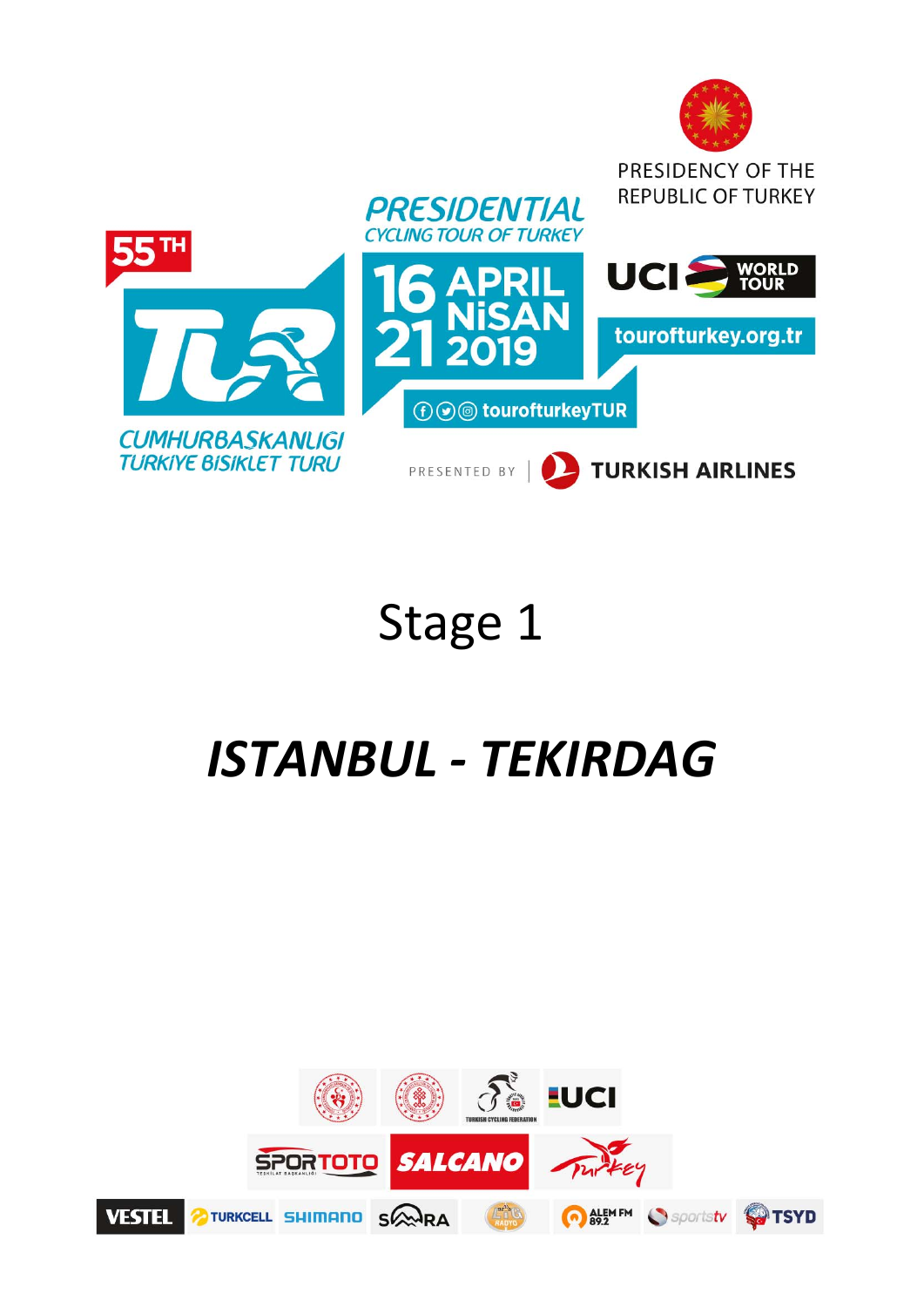

# **CLASSEMENT DE L'ETAPE STAGE CLASSIFICATION**

ISTANBUL - TEKIRDAG



**Etape - Stage :** 1

**Distance :** 156.7 km

1/3

**Moyenne - Average :** 44.231km/h

**Date :** 16/04/2019

**Organisateur - Organiser :** Turkish Cycling Federation

**Epreuve - Race :** Presidential Cycling Tour of Turkey

| Rang<br>Rank | Dos.<br><b>Bib</b> | UCI ID      | NOM Prénom<br>Last name First Name                                               | Equipe<br>Team                  | Nat.<br>Nat. | Temps<br>Time | Ecart<br>Gap                    | Bonif.<br>Bon. | Pen. |
|--------------|--------------------|-------------|----------------------------------------------------------------------------------|---------------------------------|--------------|---------------|---------------------------------|----------------|------|
| 1            | 12                 | 10006599519 | <b>BENNETT Sam</b>                                                               | Bora - Hansgrohe                | <b>IRL</b>   | 03h32'34"     |                                 | 10"            |      |
| 2            | 34                 | 10008706136 | <b>JAKOBSEN Fabio</b>                                                            | Deceuninck - Quick - Step       | <b>NED</b>   | 03h32'34"     |                                 | 6"             |      |
| 3            | 21                 | 10007809490 | <b>EWAN Caleb</b>                                                                | Lotto Soudal                    | AUS          | 03h32'34"     |                                 | 4"             |      |
| 4            | 83                 | 10006875159 | GROŠU Eduard-Michael                                                             | Delko Marseille Provence        | ROU          | 03h32'34"     |                                 |                |      |
| 5            | 51                 | 10007890730 | <b>CONSONNI Simone</b>                                                           | Uae Team Emirates               | ITA          | 03h32'34"     |                                 |                |      |
| 6            | 114                | 10007744624 | <b>PACIONI Luca</b>                                                              | Neri Sottoli Selle Italia Ktm   | ITA          | 03h32'34"     |                                 |                |      |
| 7            | 122                | 10009974715 | CIMA Imerio                                                                      | Nippo - Vini Fantini - Faizane` | ITA          | 03h32'34"     |                                 |                |      |
| 8            | 146                | 10010005027 | NOPPE Christophe                                                                 | Sport Vlaanderen - Baloise      | BEL          | 03h32'34"     |                                 |                |      |
| 9            | 127                | 10014704978 | <b>LONARDI Giovanni</b>                                                          | Nippo - Vini Fantini - Faizane` | <b>ITA</b>   | 03h32'34"     |                                 |                |      |
| 10           | 33                 | 10009230441 | <b>HODEG CHAGUI Alvaro Jose</b>                                                  | Deceuninck - Quick - Step       | COL          | 03h32'34"     |                                 |                |      |
| 11           | 56                 | 10008971268 | <b>MOLANO BENAVIDES Juan Sebastian</b>                                           | Uae Team Emirates               | COL          | 03h32'34"     |                                 |                |      |
| 12           | 2                  | 10009816077 | <b>GIDICH Yevgeniy</b>                                                           | Astana Pro Team                 | KAZ          | 03h32'34"     |                                 |                |      |
| 13           | 72                 | 10007744220 | <b>MALUCELLI Matteo</b>                                                          | Caja Rural - Seguros Rga        | <b>ITA</b>   | 03h32'34"     |                                 |                |      |
| 14           | 102                | 10009037350 | PARRA ARIAS Jordan Arley                                                         | Manzana Postobon Team           | COL          | 03h32'34"     |                                 |                |      |
| 15           | 75                 | 10005583948 | ABERASTURI IZAGA Jon                                                             | Caja Rural - Seguros Rga        | ESP          | 03h32'34"     |                                 |                |      |
| 16           | 101                | 10009565594 | GOMEZ PEÑALOZA Bryan Steve                                                       | Manzana Postobon Team           | COL          | 03h32'34"     |                                 |                |      |
| 17           | 95                 | 10009994923 | VIEJO REDONDO Jose Daniel                                                        | Euskadi Basque Country - Muri   | <b>ESP</b>   | 03h32'34"     |                                 |                |      |
| 18           | 77                 | 10074893377 | <b>SOTO MARTINEZ Nelson</b>                                                      | Caja Rural - Seguros Rga        | COL          | 03h32'34"     |                                 |                |      |
| 19           | 67                 | 10014357091 | SUREDA MOREY Jaume                                                               | Burgos - Bh                     | <b>ESP</b>   | 03h32'34"     |                                 |                |      |
| 20           | 93                 | 10025143592 | <b>BARTHE Cyril</b>                                                              | Euskadi Basque Country - Muri   | <b>FRA</b>   | 03h32'34"     |                                 |                |      |
| 21           | 161                | 10007508790 | <b>ORKEN Ahmet</b>                                                               | <b>Turkish National Team</b>    | <b>TUR</b>   | 03h32'34"     |                                 |                |      |
| 22           | 44                 | 10003292324 | <b>CAVENDISH Mark</b>                                                            | <b>Team Dimension Data</b>      | <b>GBR</b>   | 03h32'34"     |                                 |                |      |
| 23           | 103                | 10010838823 | CHIA BERMUDEZ Luis Carlos                                                        | Manzana Postobon Team           | COL          | 03h32'34"     |                                 |                |      |
| 24           | 135                | 10003192492 | <b>MURPHY John</b>                                                               | Rally Uhc Cycling               | <b>USA</b>   | 03h32'34"     |                                 |                |      |
| 25           | 145                | 10014887965 | VAN POUCKE Aaron                                                                 | Sport Vlaanderen - Baloise      | <b>BEL</b>   | 03h32'34"     |                                 |                |      |
| 26           | 65                 | 10010999780 | LOPEZ PARADA Daniel                                                              | Burgos - Bh                     | <b>ESP</b>   | 03h32'34"     |                                 |                |      |
| 27           | 157                | 10004849475 | <b>CALDEIRA Samuel</b>                                                           | W52 / Fc Porto                  | <b>POR</b>   | 03h32'34"     |                                 |                |      |
| 28           | 156                | 10005827660 | PINTO Edgar                                                                      | W52 / Fc Porto                  | POR          | 03h32'34"     |                                 |                |      |
| 29           | 71                 | 10009991687 | CAÑELLAS SANCHEZ Xavier                                                          | Caja Rural - Seguros Rga        | <b>ESP</b>   | 03h32'34"     |                                 |                |      |
| 30           | 5                  | 10008855171 | <b>KUDUS Merhawi</b>                                                             | Astana Pro Team                 | ERI          | 03h32'34"     |                                 |                |      |
| 31           | 17                 | 10005506651 | <b>ARCHBOLD Shane</b>                                                            | Bora - Hansgrohe                | NZL          | 03h32'34"     |                                 |                |      |
| 32           | 143                | 10009009866 | DE VYLDER Lindsay                                                                | Sport Vlaanderen - Baloise      | BEL          | 03h32'34"     |                                 | 1"             |      |
| 33           | 62                 | 10009499112 | <b>GIBSON Matthew</b>                                                            | Burgos - Bh                     | <b>GBR</b>   | 03h32'34"     |                                 |                |      |
| 34           | 55                 | 10050785746 | POLANC Jan                                                                       | Uae Team Emirates               | <b>SLO</b>   | 03h32'34"     |                                 |                |      |
| 35           | 13                 | 10011081424 | <b>GROSSSCHARTNER Felix</b>                                                      | Bora - Hansgrohe                | AUT          | 03h32'34"     |                                 |                |      |
| 36           | 41                 | 10008673804 | GIBBONS Ryan                                                                     | <b>Team Dimension Data</b>      | <b>RSA</b>   | 03h32'34"     |                                 |                |      |
| 37           | 85                 | 10004505531 | NAVARDAUSKAS Ramunas                                                             | Delko Marseille Provence        | LTU          | 03h32'34"     |                                 |                |      |
| 38           | 132                | 10076567841 | <b>COTE Pier Andre</b>                                                           | Rally Uhc Cycling               | CAN          | 03h32'34"     |                                 |                |      |
| 39           | 162                | 10009197301 | <b>BALKAN Onur</b>                                                               | Turkish National Team           | <b>TUR</b>   | 03h32'34"     |                                 |                |      |
| 40           | 125                | 10007947516 | <b>NAKANE Hideto</b>                                                             | Nippo - Vini Fantini - Faizane` | <b>JPN</b>   | 03h32'34"     |                                 |                |      |
| 41           | 116                | 10008653087 | <b>SCHONBERGER Sebastian</b>                                                     | Neri Sottoli Selle Italia Ktm   | AUT          | 03h32'34"     |                                 |                |      |
| 42           | 45                 | 10002259777 | <b>RENSHAW Mark</b>                                                              | <b>Team Dimension Data</b>      | AUS          | 03h32'34"     |                                 |                |      |
| 43           | 43                 | 10009145161 | DE BOD Stefan                                                                    | Team Dimension Data             | <b>RSA</b>   | 03h32'34"     |                                 |                |      |
| 44           | 32                 | 10058736615 | <b>EVENEPOEL Remco</b>                                                           | Deceuninck - Quick - Step       | <b>BEL</b>   | 03h32'34"     |                                 |                |      |
|              |                    |             | Copyright © F2Concept - 2019 - retrouvez ces classements sur www.votrecourse.com |                                 |              |               | Imprimé à / print at : 03:47:57 |                |      |

**Copyright © F2Concept - 2019 - retrouvez ces classements sur www.votrecourse.com**

**cedric : +33.6.62.32.06.12**

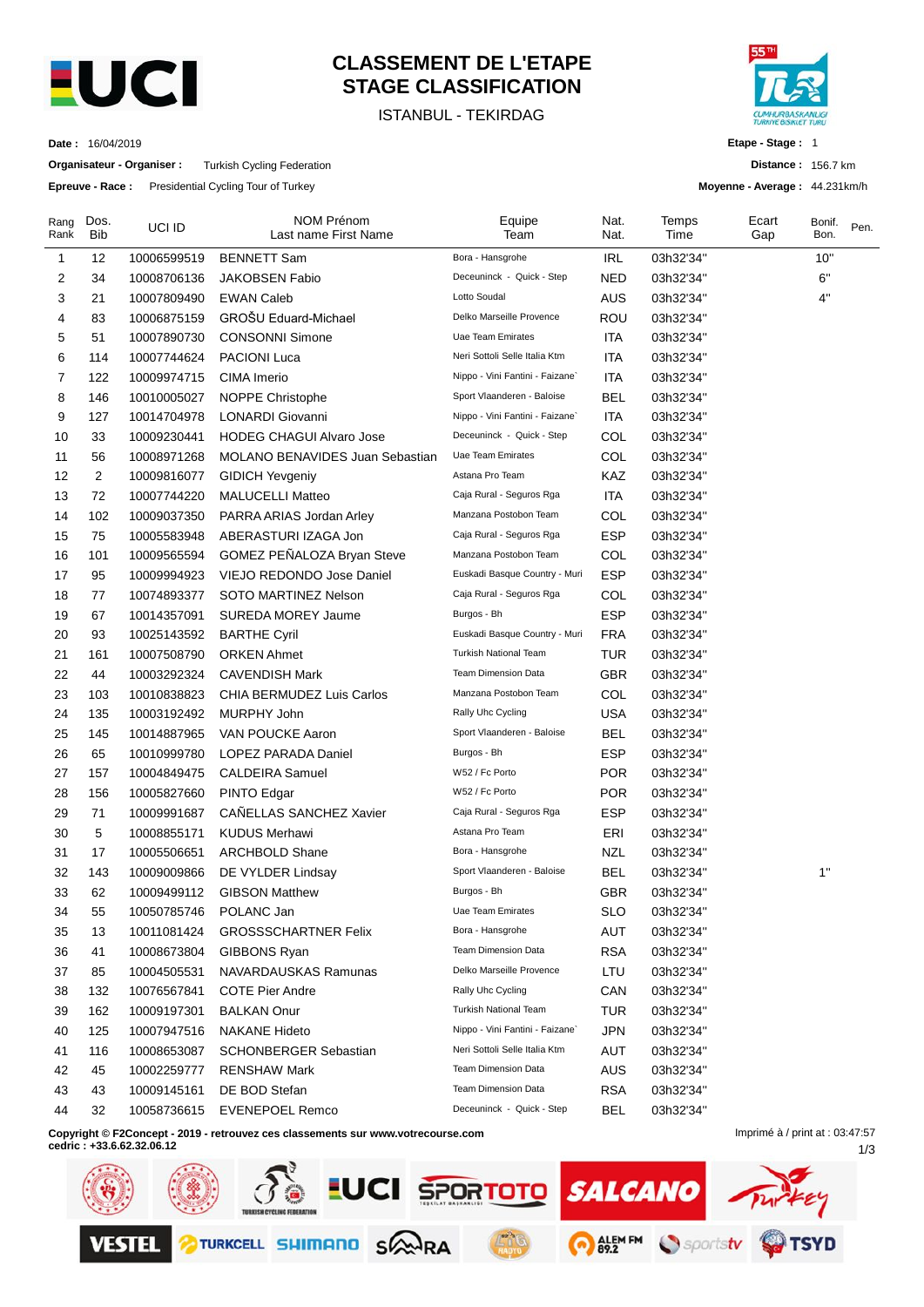| 45 | 57  | 10008692594 | RIABUSHENKO Aleksandr                                                            | Uae Team Emirates             | <b>BLR</b> | 03h32'34" |                      |
|----|-----|-------------|----------------------------------------------------------------------------------|-------------------------------|------------|-----------|----------------------|
| 46 | 36  | 10003308993 | MØRKØV Michael                                                                   | Deceuninck - Quick - Step     | DEN        | 03h32'34" |                      |
| 47 | 155 | 10003367092 | <b>MESTRE Ricardo</b>                                                            | W52 / Fc Porto                | <b>POR</b> | 03h32'34" |                      |
| 48 | 35  | 10008198807 | <b>MARTINELLI Davide</b>                                                         | Deceuninck - Quick - Step     | ITA        | 03h32'34" |                      |
| 49 | 52  | 10007518692 | <b>CONTI Valerio</b>                                                             | Uae Team Emirates             | ITA        | 03h32'34" |                      |
| 50 | 46  | 10009780513 | O'CONNOR Ben                                                                     | <b>Team Dimension Data</b>    | <b>AUS</b> | 03h32'34" |                      |
| 51 | 37  | 10003039013 | RICHEZE Maximiliano Ariel                                                        | Deceuninck - Quick - Step     | ARG        | 03h32'34" |                      |
| 52 | 3   | 10009818101 | NATAROV Yuriy                                                                    | Astana Pro Team               | KAZ        | 03h32'34" |                      |
| 53 | 4   | 10006895569 | ZAKHAROV Artyom                                                                  | Astana Pro Team               | KAZ        | 03h32'34" |                      |
| 54 | 14  | 10003236043 | PFINGSTEN Christoph                                                              | Bora - Hansgrohe              | <b>GER</b> | 03h32'34" |                      |
| 55 | 153 | 10006878900 | <b>REIS Rafael</b>                                                               | W52 / Fc Porto                | <b>POR</b> | 03h32'34" |                      |
| 56 | 64  | 10010980279 | <b>MATOS Nuno</b>                                                                | Burgos - Bh                   | <b>POR</b> | 03h32'34" |                      |
| 57 | 152 | 10003251100 | <b>ALARCON GARCIA Raul</b>                                                       | W52 / Fc Porto                | <b>ESP</b> | 03h32'34" |                      |
| 58 | 167 | 10053290871 | <b>DOGAN Halil</b>                                                               | <b>Turkish National Team</b>  | <b>TUR</b> | 03h32'34" |                      |
| 59 | 87  | 10010164974 | ROCHAS Rémy                                                                      | Delko Marseille Provence      | <b>FRA</b> | 03h32'34" |                      |
| 60 | 1   | 10006500701 | <b>FOMINYKH Daniil</b>                                                           | Astana Pro Team               | KAZ        | 03h32'34" |                      |
| 61 | 134 | 10007491818 | <b>MAGNER Tyler</b>                                                              | Rally Uhc Cycling             | <b>USA</b> | 03h32'34" |                      |
| 62 | 147 | 10013870374 | <b>WILLEMS Thimo</b>                                                             | Sport Vlaanderen - Baloise    | <b>BEL</b> | 03h32'34" |                      |
| 63 | 81  | 10006142811 | FERNANDEZ CRUZ Delio                                                             | Delko Marseille Provence      | ESP        | 03h32'34" |                      |
| 64 | 82  | 10002926552 | <b>FINETTO Mauro</b>                                                             | Delko Marseille Provence      | ITA        | 03h32'34" |                      |
| 65 | 115 | 10011972309 | <b>MARENGO Umberto</b>                                                           | Neri Sottoli Selle Italia Ktm | ITA        | 03h32'34" |                      |
| 66 | 86  |             | DE ROSSI Lucas                                                                   | Delko Marseille Provence      | <b>FRA</b> | 03h32'34" |                      |
|    |     | 10008065431 |                                                                                  | Euskadi Basque Country - Muri |            |           |                      |
| 67 | 91  | 10006280530 | <b>SANZ UNZUE Enrique</b>                                                        | Delko Marseille Provence      | <b>ESP</b> | 03h32'34" |                      |
| 68 | 84  | 10002928370 | <b>MORENO BAZAN Javier</b>                                                       |                               | <b>ESP</b> | 03h32'34" |                      |
| 69 | 16  | 10006670954 | <b>SCHWARZMANN Michael</b>                                                       | Bora - Hansgrohe              | <b>GER</b> | 03h32'34" |                      |
| 70 | 94  | 10011227530 | IRIZAR LASKURAIN Julen                                                           | Euskadi Basque Country - Muri | <b>ESP</b> | 03h32'34" |                      |
| 71 | 151 | 10002526428 | <b>CESAR VELOSO Gustavo</b>                                                      | W52 / Fc Porto                | <b>ESP</b> | 03h32'34" |                      |
| 72 | 42  | 10009350578 | DAVIES Scott                                                                     | <b>Team Dimension Data</b>    | <b>GBR</b> | 03h32'34" |                      |
| 73 | 97  | 10042478506 | BERRADE FERNANDEZ Urko                                                           | Euskadi Basque Country - Muri | <b>ESP</b> | 03h32'34" |                      |
| 74 | 142 | 10006481196 | DE PAUW Moreno                                                                   | Sport Vlaanderen - Baloise    | <b>BEL</b> | 03h32'34" |                      |
| 75 | 106 | 10010985939 | SIERRA SANCHEZ Yecid Arturo                                                      | Manzana Postobon Team         | COL        | 03h32'34" |                      |
| 76 | 166 | 10006915979 | <b>SAYAR Mustafa</b>                                                             | <b>Turkish National Team</b>  | <b>TUR</b> | 03h32'34" |                      |
| 77 | 107 | 10007997228 | MENDOZA CARDONA Omar Alberto                                                     | Manzana Postobon Team         | COL        | 03h32'34" |                      |
| 78 | 6   | 10007219309 | <b>BIZHIGITOV Zhandos</b>                                                        | Astana Pro Team               | KAZ        | 03h32'34" |                      |
| 79 | 73  | 10014023554 | <b>SERRANO RODRIGUEZ Gonzalo</b>                                                 | Caja Rural - Seguros Rga      | <b>ESP</b> | 03h32'34" |                      |
| 80 | 117 |             | 10008653592 VAN EMPEL Etienne                                                    | Neri Sottoli Selle Italia Ktm | <b>NED</b> | 03h32'34" |                      |
| 81 | 61  | 10008680773 | <b>LANGELLOTTI Victor</b>                                                        | Burgos - Bh                   | MON        | 03h32'34" |                      |
| 82 | 53  | 10035516027 | MUÑOZ LANCHEROS Cristian Camilo                                                  | Uae Team Emirates             | COL        | 03h32'34" |                      |
| 83 | 31  | 10003072557 | <b>CAPECCHI Eros</b>                                                             | Deceuninck - Quick - Step     | ITA        | 03h32'34" |                      |
| 84 | 131 | 10003127323 | <b>BRITTON Robert</b>                                                            | Rally Uhc Cycling             | CAN        | 03h32'34" |                      |
| 85 | 76  | 10074893478 | <b>MOREIRA GUARINO Mauricio</b>                                                  | Caja Rural - Seguros Rga      | URU        | 03h32'34" |                      |
| 86 | 141 | 10003246753 | DE KETELE Kenny                                                                  | Sport Vlaanderen - Baloise    | <b>BEL</b> | 03h32'34" |                      |
| 87 | 144 | 10009991182 | <b>GHYS Robbe</b>                                                                | Sport Vlaanderen - Baloise    | <b>BEL</b> | 03h32'34" |                      |
| 88 | 112 | 10011235008 | FORTUNATO Lorenzo                                                                | Neri Sottoli Selle Italia Ktm | ITA        | 03h32'34" | 3'                   |
| 89 | 25  | 10014276865 | <b>VANHOUCKE Harm</b>                                                            | Lotto Soudal                  | <b>BEL</b> | 03h32'34" |                      |
| 90 | 105 | 10007528796 | OCHOA CAMARGO Diego Antonio                                                      | Manzana Postobon Team         | COL        | 03h32'34" |                      |
| 91 | 15  | 10007062388 | PÖSTLBERGER Lukas                                                                | Bora - Hansgrohe              | AUT        | 03h32'34" |                      |
| 92 | 113 | 10009974816 | <b>BEVILACQUA Simone</b>                                                         | Neri Sottoli Selle Italia Ktm | ITA        | 03h32'34" |                      |
| 93 | 111 | 10006903754 | BERTAZZO Liam                                                                    | Neri Sottoli Selle Italia Ktm | ITA        | 03h32'34" |                      |
| 94 | 136 | 10009794960 | <b>MURPHY Kyle</b>                                                               | Rally Uhc Cycling             | <b>USA</b> | 03h32'34" |                      |
| 95 | 7   | 10004828459 | <b>GRUZDEV Dmitriy</b>                                                           | Astana Pro Team               | KAZ        | 03h32'34" |                      |
| 96 | 74  | 10019037545 | <b>MORA VEDRI Sebastian</b>                                                      | Caja Rural - Seguros Rga      | <b>ESP</b> | 03h32'34" |                      |
| 97 | 24  | 10003301620 | <b>KLUGE Roger</b>                                                               | Lotto Soudal                  | <b>GER</b> | 03h32'34" |                      |
| 98 | 104 | 10009037552 | RESTREPO VALENCIA Jhonatan                                                       | Manzana Postobon Team         | COL        | 03h32'34" |                      |
|    |     |             |                                                                                  |                               |            |           |                      |
|    |     |             | Copyright © F2Concept - 2019 - retrouvez ces classements sur www.votrecourse.com |                               |            |           | Imprimé à / print at |

2/3 Imprimé à / print at : 03:47:59

**cedric : +33.6.62.32.06.12 SO EUCI SPORTOTO SALCANO** iey O ALEMEM Sportstv **OTSYD** TURKCELL SHIMAND SAWRA **VESTEL**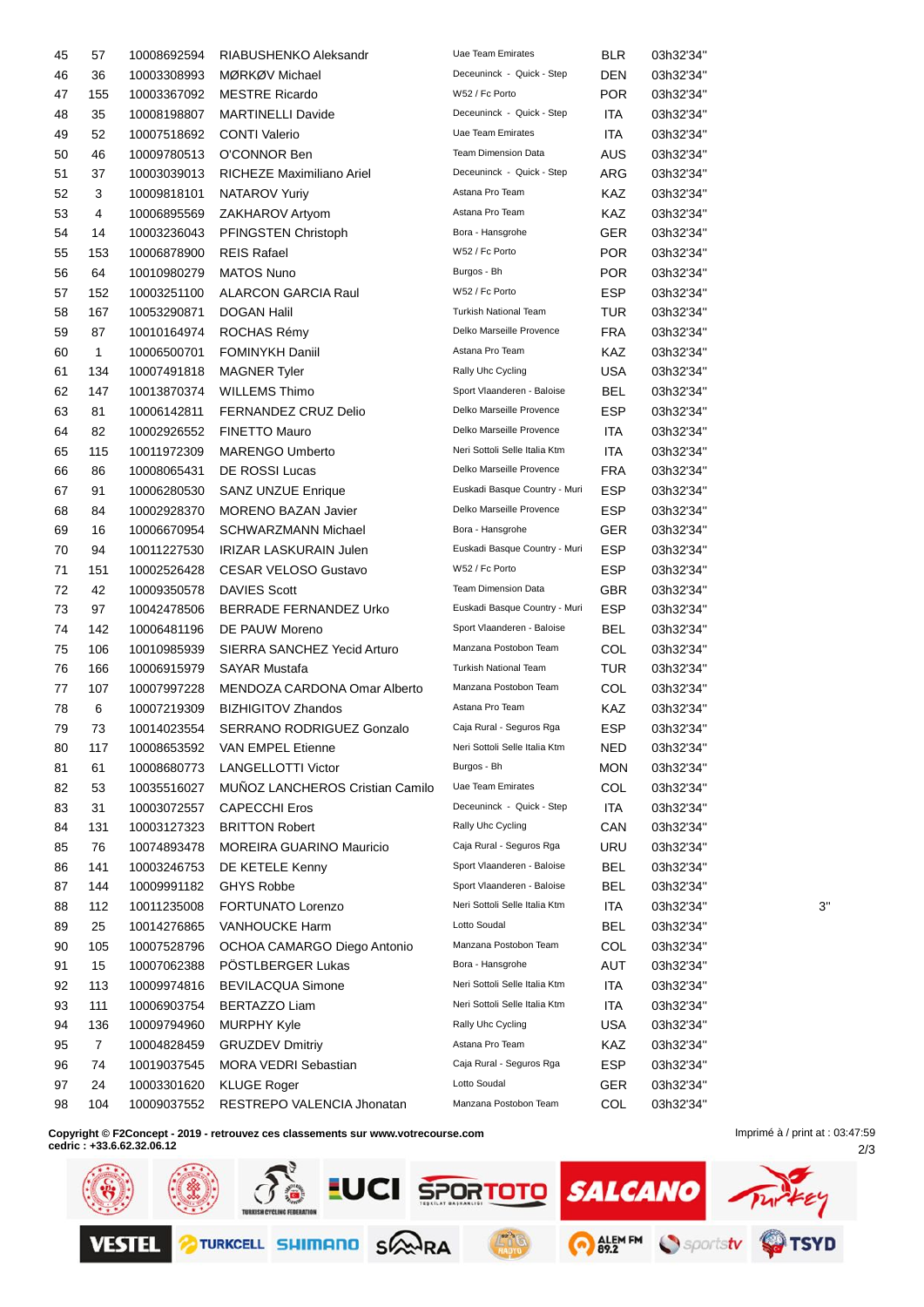| 99  | 164 | 10009267524 | <b>AKDILEK Ahmet</b>             | <b>Turkish National Team</b>    | <b>TUR</b> | 03h32'34" |        |              |
|-----|-----|-------------|----------------------------------|---------------------------------|------------|-----------|--------|--------------|
| 100 | 123 | 10005480783 | <b>ITO Masakazu</b>              | Nippo - Vini Fantini - Faizane` | <b>JPN</b> | 03h32'34" |        |              |
| 101 | 63  | 10014208258 | CABEDO CARDA Oscar               | Burgos - Bh                     | <b>ESP</b> | 03h32'34" |        |              |
| 102 | 124 | 10005480985 | YOSHIDA Hayato                   | Nippo - Vini Fantini - Faizane` | <b>JPN</b> | 03h32'34" |        |              |
| 103 | 126 | 10008687342 | NISHIMURA Hiroki                 | Nippo - Vini Fantini - Faizane` | <b>JPN</b> | 03h32'34" |        |              |
| 104 | 66  | 10009403526 | ROBREDO CRESPO Alvaro            | Burgos - Bh                     | <b>ESP</b> | 03h32'34" |        | $2^{\prime}$ |
| 105 | 92  | 10009804963 | BARRENETXEA URIARTE Ander        | Euskadi Basque Country - Muri   | <b>ESP</b> | 03h32'34" |        |              |
| 106 | 165 | 10007593868 | <b>ATALAY Muhammed</b>           | <b>Turkish National Team</b>    | <b>TUR</b> | 03h32'34" |        |              |
| 107 | 154 | 10014059223 | FERREIRA José                    | W52 / Fc Porto                  | <b>POR</b> | 03h32'34" |        |              |
| 108 | 96  | 10004839977 | <b>INTXAUSTI ELORRIAGA Beñat</b> | Euskadi Basque Country - Muri   | <b>ESP</b> | 03h32'34" |        |              |
| 109 | 137 | 10007600033 | <b>ORONTE Emerson</b>            | Rally Uhc Cycling               | USA        | 03h32'34" |        |              |
| 110 | 23  | 10010965529 | <b>IVERSEN Rasmus Byriel</b>     | Lotto Soudal                    | DEN        | 03h32'34" |        |              |
| 111 | 26  | 10009135259 | <b>WOUTERS Enzo</b>              | Lotto Soudal                    | <b>BEL</b> | 03h32'49" | 15"    |              |
| 112 | 163 | 10008683100 | <b>SAMLI Feritcan</b>            | <b>Turkish National Team</b>    | <b>TUR</b> | 03h32'53" | 19"    |              |
| 113 | 121 | 10051354511 | LOBATO DEL VALLE Juan Jose       | Nippo - Vini Fantini - Faizane` | <b>ESP</b> | 03h32'55" | 21"    |              |
| 114 | 11  | 10008662282 | <b>BASKA Erik</b>                | Bora - Hansgrohe                | <b>SVK</b> | 03h33'12" | 38"    |              |
| 115 | 47  | 10004508258 | <b>VENTER Jaco</b>               | <b>Team Dimension Data</b>      | <b>RSA</b> | 03h33'50" | 01'16" |              |
| 116 | 27  | 10007357331 | DE BUYST Jasper                  | Lotto Soudal                    | BEL        | 03h35'15" | 02'41" |              |
| 117 | 133 | 10008633889 | <b>HUFFMAN Evan</b>              | Rally Uhc Cycling               | <b>USA</b> | 03h35'53" | 03'19" |              |

Aucun coureur hors-délai / No OTL

**Nombre de partants : 118**

**NON PARTANTS - DN** S Dossard/Bib 22 - HAGEN Carl Fredrik - Lotto Soudal - 10074860237 Numbers : 1

**ABANDONS - DNF** Dossard/Bib 54 - MIRZA AL-HAMMADI Yousif - Uae Team Emirates - 10010992508 Numbers : 1

**Copyright © F2Concept - 2019 - retrouvez ces classements sur www.votrecourse.com cedric : +33.6.62.32.06.12**

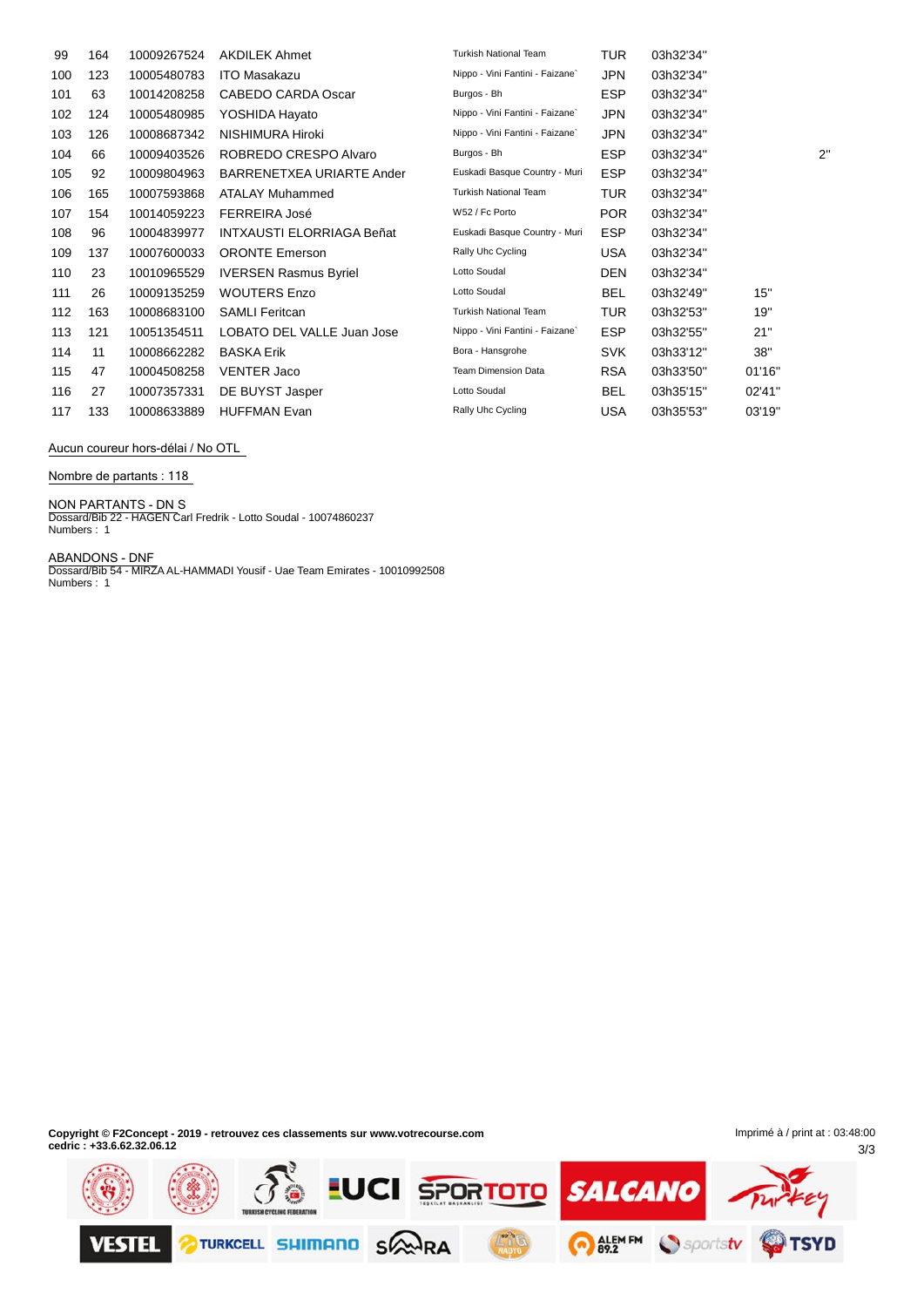

# **CLASSEMENT GENERAL GENERAL CLASSIFICATION**

## ISTANBUL - TEKIRDAG



**Etape - Stage :** 1

**Distance :** 156.7 km

**Date :** 16/04/2019

**Organisateur - Organiser :** Turkish Cycling Federation

**Epreuve - Race :** Presidential Cycling Tour of Turkey

|                |                    | Epieuve - Race. Fresidential Oyung Tour of Turkey |                                           |                                 |              | Moyenne - Average: 44.231km/h |              |
|----------------|--------------------|---------------------------------------------------|-------------------------------------------|---------------------------------|--------------|-------------------------------|--------------|
| Rang<br>Rank   | Dos.<br><b>Bib</b> | UCI ID                                            | <b>NOM Prénom</b><br>Last name First Name | Equipe<br>Team                  | Nat.<br>Nat. | Temps<br>Time                 | Ecart<br>Gap |
| 1              | 12                 | 10006599519                                       | <b>BENNETT Sam</b>                        | Bora - Hansgrohe                | <b>IRL</b>   | 03h32'24"                     |              |
| $\overline{2}$ | 34                 | 10008706136                                       | <b>JAKOBSEN Fabio</b>                     | Deceuninck - Quick - Step       | <b>NED</b>   | 03h32'28"                     | 04"          |
| 3              | 21                 | 10007809490                                       | <b>EWAN Caleb</b>                         | Lotto Soudal                    | AUS          | 03h32'30"                     | 06"          |
| 4              | 112                | 10011235008                                       | FORTUNATO Lorenzo                         | Neri Sottoli Selle Italia Ktm   | <b>ITA</b>   | 03h32'31"                     | 07"          |
| 5              | 66                 | 10009403526                                       | ROBREDO CRESPO Alvaro                     | Burgos - Bh                     | <b>ESP</b>   | 03h32'32"                     | 08"          |
| 6              | 143                | 10009009866                                       | DE VYLDER Lindsay                         | Sport Vlaanderen - Baloise      | <b>BEL</b>   | 03h32'33"                     | 09"          |
| 7              | 83                 | 10006875159                                       | GROŠU Eduard-Michael                      | Delko Marseille Provence        | ROU          | 03h32'34"                     | 10"          |
| 8              | 51                 | 10007890730                                       | <b>CONSONNI Simone</b>                    | <b>Uae Team Emirates</b>        | <b>ITA</b>   | 03h32'34"                     | $\mathbf{H}$ |
| 9              | 114                | 10007744624                                       | <b>PACIONI Luca</b>                       | Neri Sottoli Selle Italia Ktm   | <b>ITA</b>   | 03h32'34"                     | $\mathbf{H}$ |
| 10             | 122                | 10009974715                                       | CIMA Imerio                               | Nippo - Vini Fantini - Faizane` | <b>ITA</b>   | 03h32'34"                     | $\mathbf{H}$ |
| 11             | 146                | 10010005027                                       | <b>NOPPE Christophe</b>                   | Sport Vlaanderen - Baloise      | <b>BEL</b>   | 03h32'34"                     | $\mathbf{H}$ |
| 12             | 127                | 10014704978                                       | LONARDI Giovanni                          | Nippo - Vini Fantini - Faizane` | <b>ITA</b>   | 03h32'34"                     | $\mathbf{H}$ |
| 13             | 33                 | 10009230441                                       | <b>HODEG CHAGUI Alvaro Jose</b>           | Deceuninck - Quick - Step       | COL          | 03h32'34"                     | $\mathbf{H}$ |
| 14             | 56                 | 10008971268                                       | <b>MOLANO BENAVIDES Juan Sebastian</b>    | <b>Uae Team Emirates</b>        | COL          | 03h32'34"                     | $\mathbf{H}$ |
| 15             | 2                  | 10009816077                                       | <b>GIDICH Yevgeniy</b>                    | Astana Pro Team                 | KAZ          | 03h32'34"                     | $\mathbf{H}$ |
| 16             | 72                 | 10007744220                                       | <b>MALUCELLI Matteo</b>                   | Caja Rural - Seguros Rga        | ITA          | 03h32'34"                     | $\mathbf{H}$ |
| 17             | 102                | 10009037350                                       | PARRA ARIAS Jordan Arley                  | Manzana Postobon Team           | COL          | 03h32'34"                     | $\mathbf{H}$ |
| 18             | 75                 | 10005583948                                       | ABERASTURI IZAGA Jon                      | Caja Rural - Seguros Rga        | <b>ESP</b>   | 03h32'34"                     | $\mathbf{H}$ |
| 19             | 101                | 10009565594                                       | GOMEZ PEÑALOZA Bryan Steve                | Manzana Postobon Team           | COL          | 03h32'34"                     | $\mathbf{H}$ |
| 20             | 95                 | 10009994923                                       | VIEJO REDONDO Jose Daniel                 | Euskadi Basque Country - Murias | <b>ESP</b>   | 03h32'34"                     | $\mathbf{H}$ |
| 21             | 77                 | 10074893377                                       | SOTO MARTINEZ Nelson                      | Caja Rural - Seguros Rga        | COL          | 03h32'34"                     | $\mathbf{H}$ |
| 22             | 67                 | 10014357091                                       | <b>SUREDA MOREY Jaume</b>                 | Burgos - Bh                     | <b>ESP</b>   | 03h32'34"                     | $\mathbf{H}$ |
| 23             | 93                 | 10025143592                                       | <b>BARTHE Cyril</b>                       | Euskadi Basque Country - Murias | <b>FRA</b>   | 03h32'34"                     | $\mathbf{H}$ |
| 24             | 161                | 10007508790                                       | <b>ORKEN Ahmet</b>                        | <b>Turkish National Team</b>    | <b>TUR</b>   | 03h32'34"                     | $\mathbf{H}$ |
| 25             | 44                 | 10003292324                                       | <b>CAVENDISH Mark</b>                     | <b>Team Dimension Data</b>      | GBR          | 03h32'34"                     | $\mathbf{H}$ |
| 26             | 103                | 10010838823                                       | CHIA BERMUDEZ Luis Carlos                 | Manzana Postobon Team           | COL          | 03h32'34"                     | $\mathbf{H}$ |
| 27             | 135                | 10003192492                                       | MURPHY John                               | Rally Uhc Cycling               | <b>USA</b>   | 03h32'34"                     | $\mathbf{H}$ |
| 28             | 145                | 10014887965                                       | VAN POUCKE Aaron                          | Sport Vlaanderen - Baloise      | <b>BEL</b>   | 03h32'34"                     | $\mathbf{H}$ |
| 29             | 65                 | 10010999780                                       | <b>LOPEZ PARADA Daniel</b>                | Burgos - Bh                     | <b>ESP</b>   | 03h32'34"                     | $\mathbf{H}$ |
| 30             | 157                | 10004849475                                       | <b>CALDEIRA Samuel</b>                    | W52 / Fc Porto                  | <b>POR</b>   | 03h32'34"                     | $\mathbf{H}$ |
| 31             | 156                | 10005827660                                       | PINTO Edgar                               | W52 / Fc Porto                  | <b>POR</b>   | 03h32'34"                     | $\mathbf{H}$ |
| 32             | 71                 | 10009991687                                       | CAÑELLAS SANCHEZ Xavier                   | Caja Rural - Seguros Rga        | <b>ESP</b>   | 03h32'34"                     | $\mathbf{H}$ |
| 33             | 5                  | 10008855171                                       | <b>KUDUS Merhawi</b>                      | Astana Pro Team                 | ERI          | 03h32'34"                     | $\mathbf{H}$ |
| 34             | 17                 | 10005506651                                       | ARCHBOLD Shane                            | Bora - Hansgrohe                | <b>NZL</b>   | 03h32'34"                     | $\mathbf{H}$ |
| 35             | 62                 | 10009499112                                       | <b>GIBSON Matthew</b>                     | Burgos - Bh                     | <b>GBR</b>   | 03h32'34"                     | н.           |
| 36             | 55                 | 10050785746                                       | POLANC Jan                                | Uae Team Emirates               | <b>SLO</b>   | 03h32'34"                     | $\mathbf{H}$ |
| 37             | 13                 | 10011081424                                       | <b>GROSSSCHARTNER Felix</b>               | Bora - Hansgrohe                | AUT          | 03h32'34"                     | $\mathbf{H}$ |
| 38             | 41                 | 10008673804                                       | GIBBONS Ryan                              | <b>Team Dimension Data</b>      | <b>RSA</b>   | 03h32'34"                     | $\mathbf{H}$ |
| 39             | 85                 | 10004505531                                       | NAVARDAUSKAS Ramunas                      | Delko Marseille Provence        | LTU          | 03h32'34"                     | $\mathbf{H}$ |
| 40             | 132                | 10076567841                                       | <b>COTE Pier Andre</b>                    | Rally Uhc Cycling               | CAN          | 03h32'34"                     | $\mathbf{H}$ |
| 41             | 162                | 10009197301                                       | <b>BALKAN Onur</b>                        | <b>Turkish National Team</b>    | <b>TUR</b>   | 03h32'34"                     | $\mathbf{H}$ |
| 42             | 125                | 10007947516                                       | <b>NAKANE Hideto</b>                      | Nippo - Vini Fantini - Faizane` | <b>JPN</b>   | 03h32'34"                     | $\mathbf{H}$ |
| 43             | 116                | 10008653087                                       | <b>SCHONBERGER Sebastian</b>              | Neri Sottoli Selle Italia Ktm   | AUT          | 03h32'34"                     | $\mathbf{H}$ |
|                |                    |                                                   |                                           |                                 |              |                               |              |

**Copyright © F2Concept - 2019 - retrouvez ces classements sur www.votrecourse.com**

**cedric : +33.6.62.32.06.12**

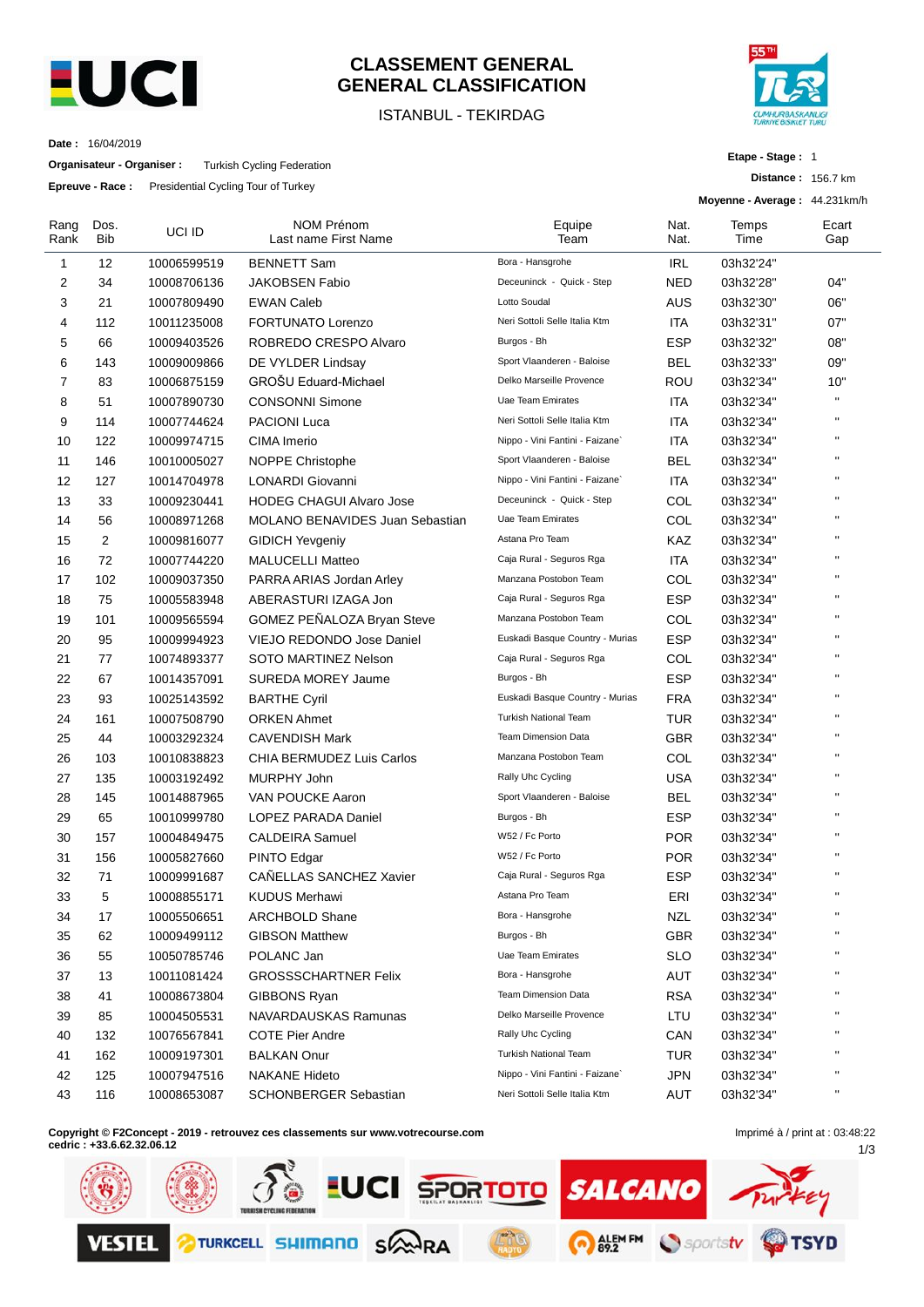| 44       | 45             | 10002259777                | <b>RENSHAW Mark</b>                                   | <b>Team Dimension Data</b>      | <b>AUS</b>               | 03h32'34"              |              |
|----------|----------------|----------------------------|-------------------------------------------------------|---------------------------------|--------------------------|------------------------|--------------|
| 45       | 43             | 10009145161                | DE BOD Stefan                                         | <b>Team Dimension Data</b>      | <b>RSA</b>               | 03h32'34"              | $\mathbf{u}$ |
| 46       | 32             | 10058736615                | <b>EVENEPOEL Remco</b>                                | Deceuninck - Quick - Step       | <b>BEL</b>               | 03h32'34"              | $\mathbf{H}$ |
| 47       | 57             | 10008692594                | RIABUSHENKO Aleksandr                                 | Uae Team Emirates               | <b>BLR</b>               | 03h32'34"              | $\mathbf{H}$ |
| 48       | 36             | 10003308993                | MØRKØV Michael                                        | Deceuninck - Quick - Step       | <b>DEN</b>               | 03h32'34"              | $\mathbf{H}$ |
| 49       | 155            | 10003367092                | <b>MESTRE Ricardo</b>                                 | W52 / Fc Porto                  | <b>POR</b>               | 03h32'34"              | $\mathbf{H}$ |
| 50       | 35             | 10008198807                | <b>MARTINELLI Davide</b>                              | Deceuninck - Quick - Step       | ITA                      | 03h32'34"              | $\mathbf{H}$ |
| 51       | 52             | 10007518692                | <b>CONTI Valerio</b>                                  | Uae Team Emirates               | ITA                      | 03h32'34"              | $\mathbf{H}$ |
| 52       | 46             | 10009780513                | O'CONNOR Ben                                          | <b>Team Dimension Data</b>      | AUS                      | 03h32'34"              | $\mathbf{H}$ |
| 53       | 37             | 10003039013                | RICHEZE Maximiliano Ariel                             | Deceuninck - Quick - Step       | ARG                      | 03h32'34"              | $\mathbf{H}$ |
| 54       | 3              | 10009818101                | <b>NATAROV Yuriy</b>                                  | Astana Pro Team                 | KAZ                      | 03h32'34"              | $\mathbf{H}$ |
| 55       | 4              | 10006895569                | ZAKHAROV Artyom                                       | Astana Pro Team                 | KAZ                      | 03h32'34"              | $\mathbf{H}$ |
| 56       | 14             | 10003236043                | PFINGSTEN Christoph                                   | Bora - Hansgrohe                | GER                      | 03h32'34"              | $\mathbf{H}$ |
| 57       | 153            | 10006878900                | <b>REIS Rafael</b>                                    | W52 / Fc Porto                  | <b>POR</b>               | 03h32'34"              | $\mathbf{H}$ |
| 58       | 64             | 10010980279                | <b>MATOS Nuno</b>                                     | Burgos - Bh                     | POR                      | 03h32'34"              | $\mathbf{H}$ |
| 59       | 152            | 10003251100                | <b>ALARCON GARCIA Raul</b>                            | W52 / Fc Porto                  | <b>ESP</b>               | 03h32'34"              | $\mathbf{H}$ |
| 60       | 167            | 10053290871                | <b>DOGAN Halil</b>                                    | Turkish National Team           | TUR                      | 03h32'34"              | $\mathbf{H}$ |
| 61       | 87             | 10010164974                | ROCHAS Rémy                                           | Delko Marseille Provence        | <b>FRA</b>               | 03h32'34"              | $\mathbf{u}$ |
| 62       | $\mathbf{1}$   | 10006500701                | <b>FOMINYKH Daniil</b>                                | Astana Pro Team                 | KAZ                      | 03h32'34"              | $\mathbf{H}$ |
| 63       | 134            | 10007491818                | <b>MAGNER Tyler</b>                                   | Rally Uhc Cycling               | <b>USA</b>               | 03h32'34"              | $\mathbf{H}$ |
| 64       | 147            | 10013870374                | <b>WILLEMS Thimo</b>                                  | Sport Vlaanderen - Baloise      | <b>BEL</b>               | 03h32'34"              | $\mathbf{H}$ |
| 65       | 81             | 10006142811                | <b>FERNANDEZ CRUZ Delio</b>                           | Delko Marseille Provence        | <b>ESP</b>               | 03h32'34"              | $\mathbf{H}$ |
| 66       | 82             | 10002926552                | <b>FINETTO Mauro</b>                                  | Delko Marseille Provence        | ITA                      | 03h32'34"              | $\mathbf{H}$ |
| 67       | 115            | 10011972309                | <b>MARENGO Umberto</b>                                | Neri Sottoli Selle Italia Ktm   | ITA                      | 03h32'34"              | $\mathbf{H}$ |
| 68       | 86             | 10008065431                | DE ROSSI Lucas                                        | Delko Marseille Provence        | <b>FRA</b>               | 03h32'34"              | $\mathbf{H}$ |
| 69       | 91             | 10006280530                | <b>SANZ UNZUE Enrique</b>                             | Euskadi Basque Country - Murias | <b>ESP</b>               | 03h32'34"              | $\mathbf{u}$ |
| 70       | 84             | 10002928370                | <b>MORENO BAZAN Javier</b>                            | Delko Marseille Provence        | <b>ESP</b>               | 03h32'34"              | $\mathbf{H}$ |
| 71       | 16             | 10006670954                | <b>SCHWARZMANN Michael</b>                            | Bora - Hansgrohe                | <b>GER</b>               | 03h32'34"              | $\mathbf{H}$ |
| 72       | 94             | 10011227530                | <b>IRIZAR LASKURAIN Julen</b>                         | Euskadi Basque Country - Murias | <b>ESP</b>               | 03h32'34"              | $\mathbf{H}$ |
| 73       | 151            | 10002526428                | <b>CESAR VELOSO Gustavo</b>                           | W52 / Fc Porto                  | <b>ESP</b>               | 03h32'34"              | $\mathbf{H}$ |
| 74       | 42             | 10009350578                | <b>DAVIES Scott</b>                                   | <b>Team Dimension Data</b>      | <b>GBR</b>               | 03h32'34"              | $\mathbf{H}$ |
| 75       | 97             | 10042478506                | <b>BERRADE FERNANDEZ Urko</b>                         | Euskadi Basque Country - Murias | <b>ESP</b>               | 03h32'34"              | $\mathbf{H}$ |
| 76       | 142            | 10006481196                | DE PAUW Moreno                                        | Sport Vlaanderen - Baloise      | BEL                      | 03h32'34"              | $\mathbf{H}$ |
| 77       | 106            | 10010985939                | SIERRA SANCHEZ Yecid Arturo                           | Manzana Postobon Team           | <b>COL</b>               | 03h32'34"              | $\mathbf{H}$ |
| 78       | 166            | 10006915979                | <b>SAYAR Mustafa</b>                                  | Turkish National Team           | TUR                      | 03h32'34"              | $\mathbf{H}$ |
| 79       | 107            | 10007997228                | MENDOZA CARDONA Omar Alberto                          | Manzana Postobon Team           | COL                      | 03h32'34"              |              |
| 80       | 6              | 10007219309                | <b>BIZHIGITOV Zhandos</b>                             | Astana Pro Team                 | KAZ                      | 03h32'34"              | $\mathbf{H}$ |
|          |                |                            |                                                       | Caja Rural - Seguros Rga        | <b>ESP</b>               |                        | $\mathbf{H}$ |
| 81       | 73             | 10014023554                | SERRANO RODRIGUEZ Gonzalo<br><b>VAN EMPEL Etienne</b> | Neri Sottoli Selle Italia Ktm   |                          | 03h32'34"              | $\mathbf{H}$ |
| 82<br>83 | 117<br>61      | 10008653592<br>10008680773 | <b>LANGELLOTTI Victor</b>                             | Burgos - Bh                     | <b>NED</b><br><b>MON</b> | 03h32'34"<br>03h32'34" | $\mathbf{H}$ |
|          | 53             |                            | MUÑOZ LANCHEROS Cristian Camilo                       | Uae Team Emirates               | COL                      | 03h32'34"              | $\mathbf{H}$ |
| 84       |                | 10035516027                |                                                       | Deceuninck - Quick - Step       |                          |                        | $\mathbf{H}$ |
| 85       | 31             | 10003072557                | <b>CAPECCHI Eros</b>                                  | Rally Uhc Cycling               | ITA                      | 03h32'34"              | $\mathbf{H}$ |
| 86       | 131            | 10003127323                | <b>BRITTON Robert</b>                                 | Caja Rural - Seguros Rga        | CAN                      | 03h32'34"              | $\mathbf{H}$ |
| 87       | 76             | 10074893478                | <b>MOREIRA GUARINO Mauricio</b>                       | Sport Vlaanderen - Baloise      | <b>URU</b>               | 03h32'34"              | $\mathbf{H}$ |
| 88       | 141            | 10003246753                | DE KETELE Kenny                                       | Sport Vlaanderen - Baloise      | <b>BEL</b>               | 03h32'34"              | $\mathbf{H}$ |
| 89       | 144            | 10009991182                | <b>GHYS Robbe</b>                                     |                                 | <b>BEL</b>               | 03h32'34"              | $\mathbf{H}$ |
| 90       | 25             | 10014276865                | VANHOUCKE Harm                                        | Lotto Soudal                    | <b>BEL</b>               | 03h32'34"              | $\mathbf{H}$ |
| 91       | 105            | 10007528796                | OCHOA CAMARGO Diego Antonio                           | Manzana Postobon Team           | <b>COL</b>               | 03h32'34"              | $\mathbf{H}$ |
| 92       | 15             | 10007062388                | PÖSTLBERGER Lukas                                     | Bora - Hansgrohe                | AUT                      | 03h32'34"              | $\mathbf{H}$ |
| 93       | 113            | 10009974816                | <b>BEVILACQUA Simone</b>                              | Neri Sottoli Selle Italia Ktm   | ITA                      | 03h32'34"              | $\mathbf{H}$ |
| 94       | 111            | 10006903754                | BERTAZZO Liam                                         | Neri Sottoli Selle Italia Ktm   | ITA                      | 03h32'34"              | $\mathbf{H}$ |
| 95       | 136            | 10009794960                | <b>MURPHY Kyle</b>                                    | Rally Uhc Cycling               | <b>USA</b>               | 03h32'34"              | $\mathbf{H}$ |
| 96       | $\overline{7}$ | 10004828459                | <b>GRUZDEV Dmitriy</b>                                | Astana Pro Team                 | KAZ                      | 03h32'34"              | $\mathbf{H}$ |
| 97       | 74             | 10019037545                | MORA VEDRI Sebastian                                  | Caja Rural - Seguros Rga        | <b>ESP</b>               | 03h32'34"              |              |

**Copyright © F2Concept - 2019 - retrouvez ces classements sur www.votrecourse.com**

**cedric : +33.6.62.32.06.12**

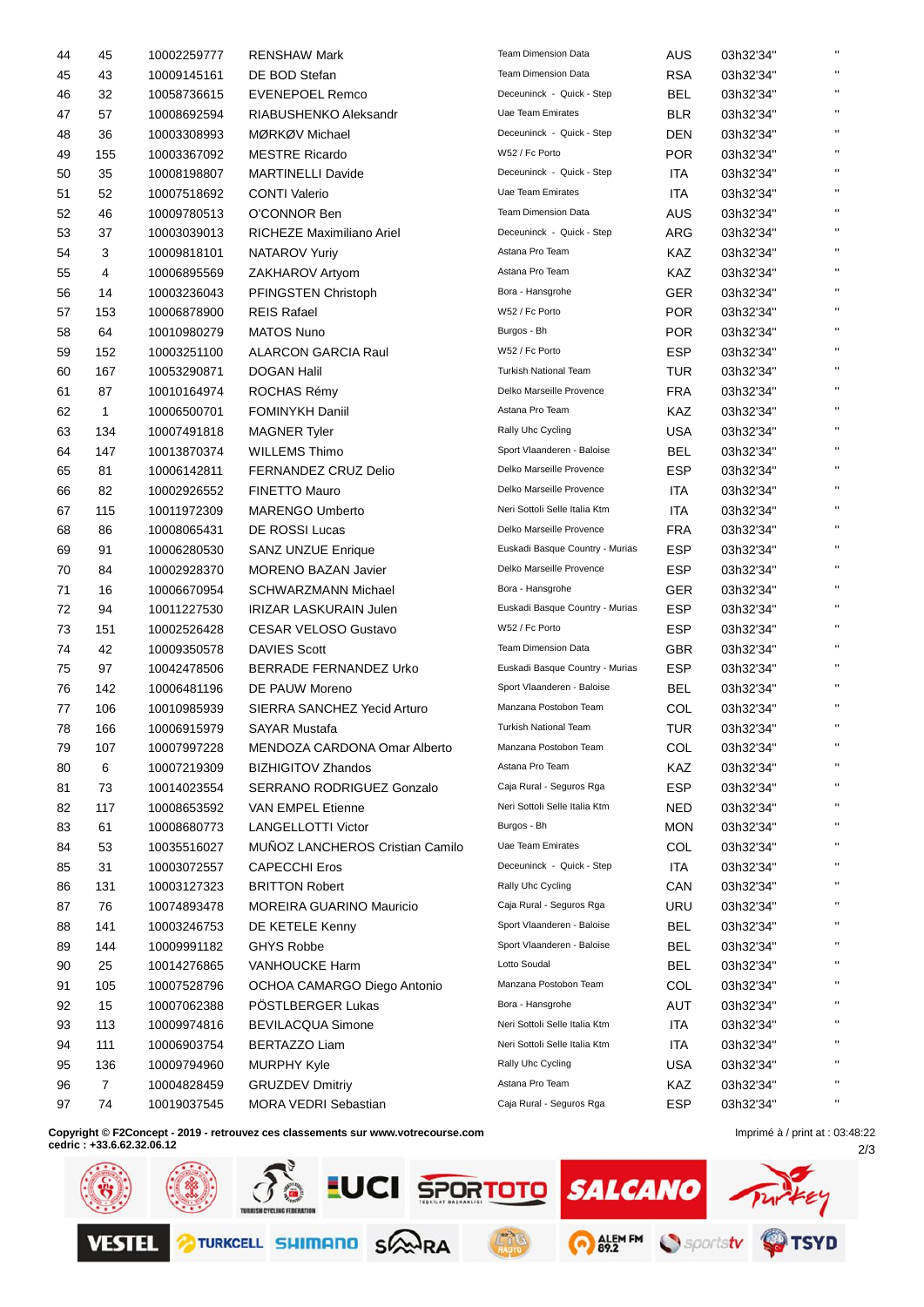| 98  | 24  | 10003301620 | <b>KLUGE Roger</b>               | Lotto Soudal                    | <b>GER</b> | 03h32'34" | п.           |
|-----|-----|-------------|----------------------------------|---------------------------------|------------|-----------|--------------|
| 99  | 104 | 10009037552 | RESTREPO VALENCIA Jhonatan       | Manzana Postobon Team           | COL        | 03h32'34" | $\mathbf{H}$ |
| 100 | 164 | 10009267524 | <b>AKDILEK Ahmet</b>             | <b>Turkish National Team</b>    | TUR        | 03h32'34" | п.           |
| 101 | 123 | 10005480783 | <b>ITO Masakazu</b>              | Nippo - Vini Fantini - Faizane` | JPN        | 03h32'34" | $\mathbf{H}$ |
| 102 | 63  | 10014208258 | <b>CABEDO CARDA Oscar</b>        | Burgos - Bh                     | <b>ESP</b> | 03h32'34" | п.           |
| 103 | 124 | 10005480985 | YOSHIDA Hayato                   | Nippo - Vini Fantini - Faizane` | <b>JPN</b> | 03h32'34" | $\mathbf{H}$ |
| 104 | 126 | 10008687342 | NISHIMURA Hiroki                 | Nippo - Vini Fantini - Faizane` | JPN        | 03h32'34" | $\mathbf{H}$ |
| 105 | 92  | 10009804963 | BARRENETXEA URIARTE Ander        | Euskadi Basque Country - Murias | <b>ESP</b> | 03h32'34" | $\mathbf{H}$ |
| 106 | 165 | 10007593868 | <b>ATALAY Muhammed</b>           | <b>Turkish National Team</b>    | TUR        | 03h32'34" | п.           |
| 107 | 154 | 10014059223 | FERREIRA José                    | W52 / Fc Porto                  | POR        | 03h32'34" | $\mathbf{H}$ |
| 108 | 96  | 10004839977 | <b>INTXAUSTI ELORRIAGA Beñat</b> | Euskadi Basque Country - Murias | <b>ESP</b> | 03h32'34" | п.           |
| 109 | 137 | 10007600033 | <b>ORONTE Emerson</b>            | Rally Uhc Cycling               | <b>USA</b> | 03h32'34" | п.           |
| 110 | 23  | 10010965529 | <b>IVERSEN Rasmus Byriel</b>     | Lotto Soudal                    | DEN        | 03h32'34" | п.           |
| 111 | 26  | 10009135259 | <b>WOUTERS Enzo</b>              | Lotto Soudal                    | <b>BEL</b> | 03h32'49" | 25"          |
| 112 | 163 | 10008683100 | <b>SAMLI Feritcan</b>            | <b>Turkish National Team</b>    | TUR        | 03h32'53" | 29"          |
| 113 | 121 | 10051354511 | LOBATO DEL VALLE Juan Jose       | Nippo - Vini Fantini - Faizane` | <b>ESP</b> | 03h32'55" | 31"          |
| 114 | 11  | 10008662282 | <b>BASKA Erik</b>                | Bora - Hansgrohe                | <b>SVK</b> | 03h33'12" | 48"          |
| 115 | 47  | 10004508258 | <b>VENTER Jaco</b>               | <b>Team Dimension Data</b>      | <b>RSA</b> | 03h33'50" | 01'26"       |
| 116 | 27  | 10007357331 | DE BUYST Jasper                  | Lotto Soudal                    | <b>BEL</b> | 03h35'15" | 02'51"       |
| 117 | 133 | 10008633889 | <b>HUFFMAN Evan</b>              | Rally Uhc Cycling               | <b>USA</b> | 03h35'53" | 03'29"       |

**Copyright © F2Concept - 2019 - retrouvez ces classements sur www.votrecourse.com cedric : +33.6.62.32.06.12**

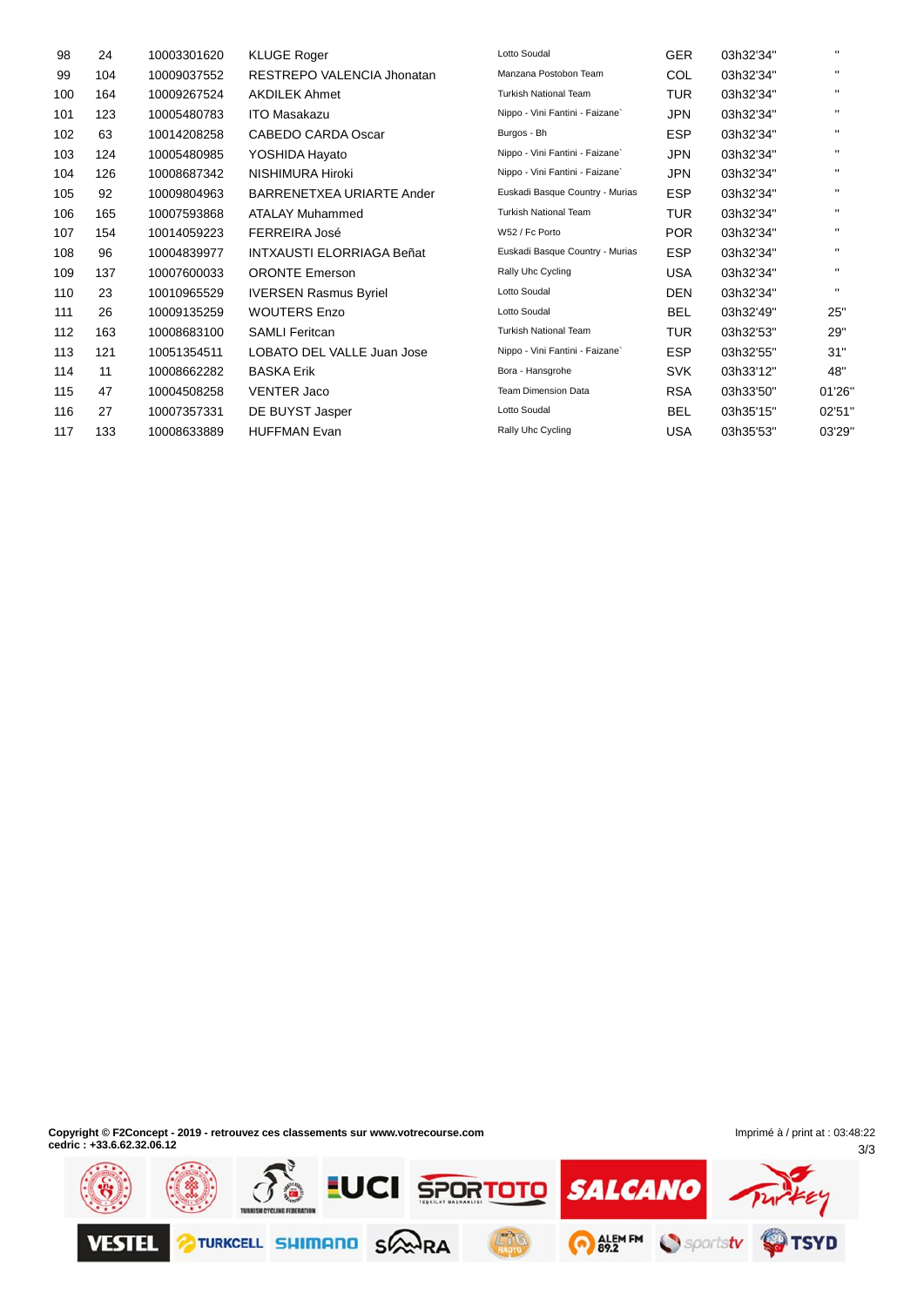

# ISTANBUL - TEKIRDAG **CLASSEMENT PAR POINTS POINTS CLASSIFICATION**



**Date :** 16/04/2019

#### **Organisateur - Organiser :** Turkish Cycling Federation

**Epreuve - Race :** Presidential Cycling Tour of Turkey

| Rq      | Dos. | Nom Prénom                            | Nat.       | Equipe     | Pts            | Bon. | Rg<br><b>Rk</b> | Dos.<br>Bib. | Nom Prénom<br>Last name First name        | UCI ID                     | Equipe<br>Team           | Pts            |
|---------|------|---------------------------------------|------------|------------|----------------|------|-----------------|--------------|-------------------------------------------|----------------------------|--------------------------|----------------|
|         |      | km 92.7 - Sprint prime                |            |            |                |      | $\mathbf{1}$    | 12           | <b>BENNETT Sam</b>                        | 10006599519                | <b>BOH</b>               | 15             |
|         |      |                                       |            |            |                |      | $\overline{2}$  | 34           | <b>JAKOBSEN Fabio</b>                     | 10008706136                | <b>DQT</b>               | 14             |
| 1       | 112  | <b>FORTUNATO Lorenzo</b>              | <b>ITA</b> | <b>NSK</b> | 5              | 3"   | 3               | 21           | <b>EWAN Caleb</b>                         | 10007809490                | <b>LTS</b>               | 13             |
| 2       | 66   | ROBREDO CRESPO Alvaro                 | <b>ESP</b> | <b>BBH</b> | 3              | 2"   | 4               | 83           | GROŠU Eduard-Michael                      | 10006875159                | <b>DMP</b>               | 12             |
|         |      |                                       |            |            |                |      | 5               | 51           | <b>CONSONNI Simone</b>                    | 10007890730                | <b>UAD</b>               | 11             |
| 3       | 143  | DE VYLDER Lindsay                     | <b>BEL</b> | <b>SVB</b> | $\mathbf{1}$   | 1"   | 6               | 114          | PACIONI Luca                              | 10007744624                | <b>NSK</b>               | 1 <sub>0</sub> |
|         |      |                                       |            |            |                |      | $\overline{7}$  | 122          | CIMA Imerio                               | 10009974715                | <b>NIP</b>               | ç              |
| Arrivée |      |                                       |            |            |                |      | 8               | 146          | NOPPE Christophe                          | 10010005027                | <b>SVB</b>               |                |
|         |      |                                       |            |            |                |      | 9               | 127          | <b>LONARDI Giovanni</b>                   | 10014704978                | <b>NIP</b>               |                |
| 1       | 12   | <b>BENNETT Sam</b>                    | <b>IRL</b> | <b>BOH</b> | 15             | 10"  | 10              | 33           | <b>HODEG CHAGUI Alvaro Jose</b>           | 10009230441                | <b>DQT</b>               |                |
| 2       | 34   | <b>JAKOBSEN Fabio</b>                 | <b>NED</b> | <b>DQT</b> | 14             | 6"   | 11              | 112          | <b>FORTUNATO Lorenzo</b>                  | 10011235008                | <b>NSK</b>               |                |
|         |      |                                       |            |            |                |      | 12              | 56           | MOLANO BENAVIDES Juan Sebastian           | 10008971268                | <b>UAD</b>               |                |
| 3       | 21   | <b>EWAN Caleb</b>                     | <b>AUS</b> | <b>LTS</b> | 13             | 4"   | 13              | 2            | <b>GIDICH Yevgeniy</b>                    | 10009816077                | <b>AST</b>               |                |
| 4       | 83   | GROŠU Eduard-Michael                  | <b>ROU</b> | <b>DMP</b> | 12             |      | 14              | 66           | ROBREDO CRESPO Alvaro                     | 10009403526                | <b>BBH</b>               |                |
|         |      |                                       |            |            |                |      | 15              | 72           | <b>MALUCELLI Matteo</b>                   | 10007744220                | <b>CJR</b>               |                |
| 5       | 51   | <b>CONSONNI Simone</b>                | <b>ITA</b> | <b>UAD</b> | 11             |      | 16              | 102          | PARRA ARIAS Jordan Arley                  | 10009037350                | <b>MZN</b>               |                |
| 6       | 114  | <b>PACIONI Luca</b>                   | <b>ITA</b> | <b>NSK</b> | 10             |      | 17<br>18        | 143<br>75    | DE VYLDER Lindsay<br>ABERASTURI IZAGA Jon | 10009009866<br>10005583948 | <b>SVB</b><br><b>CJR</b> |                |
| 7       | 122  | CIMA Imerio                           | <b>ITA</b> | <b>NIP</b> | 9              |      |                 |              |                                           |                            |                          |                |
| 8       | 146  | NOPPE Christophe                      | <b>BEL</b> | <b>SVB</b> | 8              |      |                 |              |                                           |                            |                          |                |
| 9       | 127  | <b>LONARDI Giovanni</b>               | <b>ITA</b> | <b>NIP</b> | $\overline{7}$ |      |                 |              |                                           |                            |                          |                |
| 10      | 33   | <b>HODEG CHAGUI Alvaro Jose</b>       | COL        | <b>DQT</b> | 6              |      |                 |              |                                           |                            |                          |                |
| 11      | 56   | <b>MOLANO BENAVIDES Juan Sebastia</b> | COL        | <b>UAD</b> | 5              |      |                 |              |                                           |                            |                          |                |
| 12      | 2    | <b>GIDICH Yevgeniy</b>                | <b>KAZ</b> | <b>AST</b> | 4              |      |                 |              |                                           |                            |                          |                |
| 13      | 72   | <b>MALUCELLI Matteo</b>               | <b>ITA</b> | <b>CJR</b> | 3              |      |                 |              |                                           |                            |                          |                |
| 14      | 102  | PARRA ARIAS Jordan Arley              | COL        | <b>MZN</b> | 2              |      |                 |              |                                           |                            |                          |                |
| 15      | 75   | ABERASTURI IZAGA Jon                  | <b>ESP</b> | <b>CJR</b> | 1              |      |                 |              |                                           |                            |                          |                |

#### **Etape - Stage :** 1

#### **Classement de l'étape - Stage classification Classement général - General classification**

| Nat.       | Equipe     | Pts | Bon. | Rq<br>Rk       | Dos.<br>Bib. | Nom Prénom<br>Last name First name | UCI ID      | Equipe<br>Team | Pts            |
|------------|------------|-----|------|----------------|--------------|------------------------------------|-------------|----------------|----------------|
|            |            |     |      | 1              | 12           | <b>BENNETT Sam</b>                 | 10006599519 | <b>BOH</b>     | 15             |
|            |            |     |      | $\overline{2}$ | 34           | <b>JAKOBSEN Fabio</b>              | 10008706136 | <b>DQT</b>     | 14             |
| <b>ITA</b> | <b>NSK</b> | 5   | 3"   | 3              | 21           | <b>EWAN Caleb</b>                  | 10007809490 | <b>LTS</b>     | 13             |
|            |            |     | 2"   | 4              | 83           | GROŠU Eduard-Michael               | 10006875159 | <b>DMP</b>     | 12             |
| ESP        | <b>BBH</b> | 3   |      | 5              | 51           | <b>CONSONNI Simone</b>             | 10007890730 | <b>UAD</b>     | 11             |
| BEL        | <b>SVB</b> | 1   | 1"   | 6              | 114          | <b>PACIONI Luca</b>                | 10007744624 | <b>NSK</b>     | 10             |
|            |            |     |      | 7              | 122          | CIMA Imerio                        | 10009974715 | <b>NIP</b>     | 9              |
|            |            |     |      | 8              | 146          | NOPPE Christophe                   | 10010005027 | <b>SVB</b>     | 8              |
|            |            |     |      | 9              | 127          | <b>LONARDI Giovanni</b>            | 10014704978 | <b>NIP</b>     | $\overline{7}$ |
| <b>IRL</b> | <b>BOH</b> | 15  | 10"  | 10             | 33           | <b>HODEG CHAGUI Alvaro Jose</b>    | 10009230441 | <b>DQT</b>     | 6              |
|            |            |     |      | 11             | 112          | <b>FORTUNATO Lorenzo</b>           | 10011235008 | <b>NSK</b>     | 5              |
| NED        | <b>DQT</b> | 14  | 6"   | 12             | 56           | MOLANO BENAVIDES Juan Sebastian    | 10008971268 | <b>UAD</b>     | 5              |
| AUS        | <b>LTS</b> | 13  | 4"   | 13             | 2            | <b>GIDICH Yevgeniy</b>             | 10009816077 | <b>AST</b>     | $\overline{4}$ |
|            |            |     |      | 14             | 66           | ROBREDO CRESPO Alvaro              | 10009403526 | <b>BBH</b>     | 3              |
| νου        | <b>DMP</b> | 12  |      | 15             | 72           | <b>MALUCELLI Matteo</b>            | 10007744220 | <b>CJR</b>     | 3              |
| <b>ITA</b> | <b>UAD</b> | 11  |      | 16             | 102          | PARRA ARIAS Jordan Arley           | 10009037350 | <b>MZN</b>     | $\overline{2}$ |
| <b>ITA</b> | <b>NSK</b> |     |      | 17             | 143          | DE VYLDER Lindsay                  | 10009009866 | <b>SVB</b>     | 1              |
|            |            | 10  |      | 18             | 75           | ABERASTURI IZAGA Jon               | 10005583948 | <b>CJR</b>     | 1              |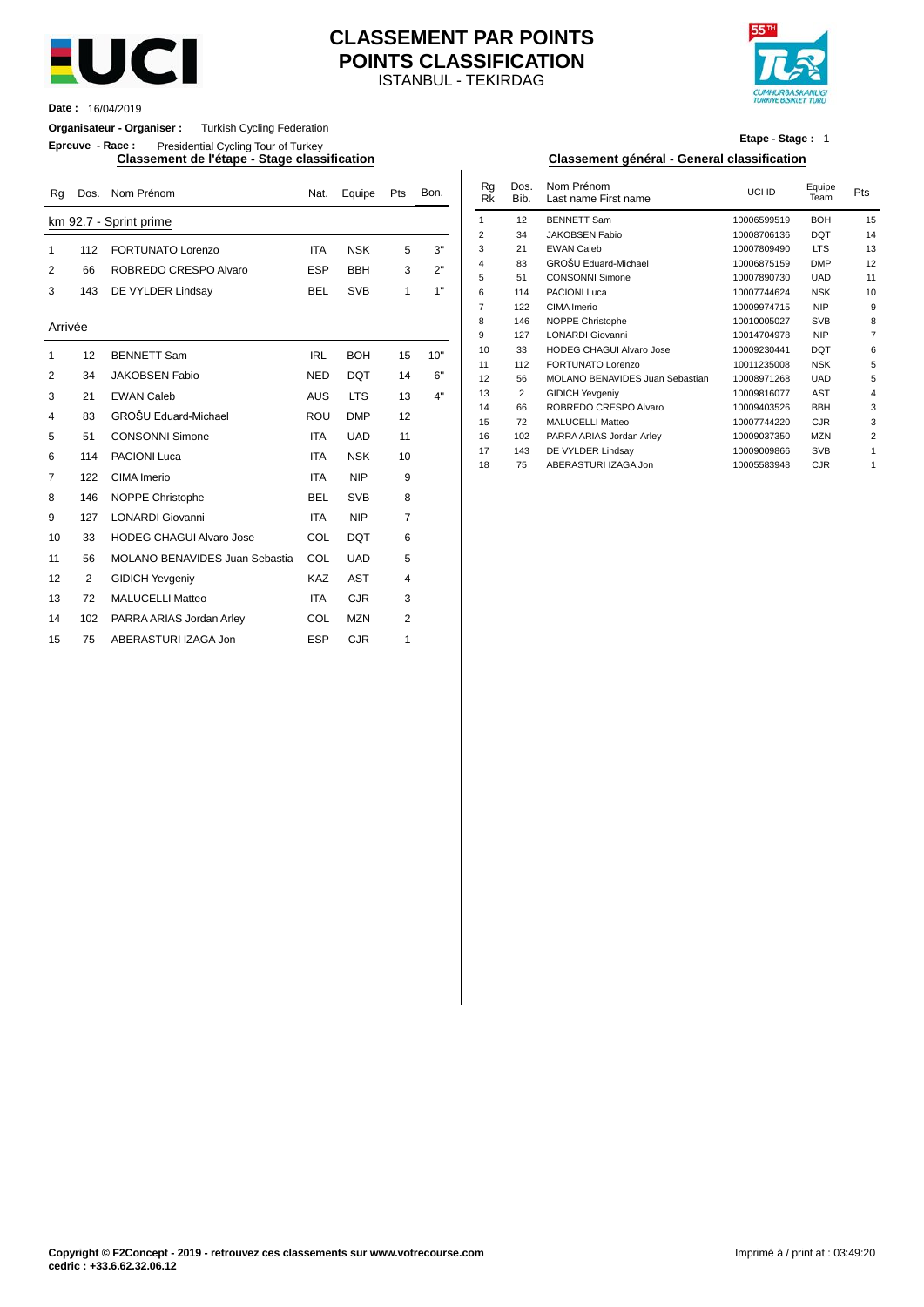

# **MEILLEUR GRIMPEUR MOUNTAIN CLASSIFICATION**



ISTANBUL - TEKIRDAG

16/04/2019 **Date :**

#### **Organisateur - Organiser :** Turkish Cycling Federation

**Epreuve - Race:** Presidential Cycling Tour of Turkey

**Classement de l'étape - Stage classification Classement général - General classification**

| Rg<br>Rk | Dos.<br><b>Bib</b> | Nom Prénom<br>Last name First name | Nat.       | Equipe<br>Team | Pts            | Bon. | Rg<br><b>Rk</b> | Dos<br><b>Bib</b> |
|----------|--------------------|------------------------------------|------------|----------------|----------------|------|-----------------|-------------------|
|          |                    | km 38.9 - Mountain 3               |            |                |                |      | 1               | 143               |
| 1        | 143                | DE VYLDER Lindsay                  | <b>BEL</b> | <b>SVB</b>     | 3              |      | 2               | 52                |
| 2        | 86                 | DE ROSSI Lucas                     | <b>FRA</b> | <b>DMP</b>     | 2              |      | 3               | 145               |
| 3        | 137                | <b>ORONTE Emerson</b>              | <b>USA</b> | <b>RLY</b>     | 1              |      | 4               | 86                |
|          |                    |                                    |            |                |                |      | 5               | 167               |
|          |                    | km 144.3 - Mountain 3              |            |                |                |      | 6               | 137               |
| 1        | 52                 | <b>CONTI Valerio</b>               | <b>ITA</b> | <b>UAD</b>     | 3              |      |                 |                   |
| 2        | 145                | VAN POUCKE Aaron                   | BEL        | <b>SVB</b>     | $\overline{2}$ |      |                 |                   |
| 3        | 167                | <b>DOGAN Halil</b>                 | <b>TUR</b> | <b>TUR</b>     | 1              |      |                 |                   |
|          |                    |                                    |            |                |                |      |                 |                   |

| Etape - Stage: 1                    |  |
|-------------------------------------|--|
| iant nánáral Danaral alagaification |  |

| Bon. | Ra<br>Rk | Bib | Dos. Nom Prénom<br>Last name First name | UCI ID      | Equipe<br>Team | Pts |
|------|----------|-----|-----------------------------------------|-------------|----------------|-----|
|      |          | 143 | DE VYLDER Lindsay                       | 10009009866 | <b>SVB</b>     | 3   |
|      | 2        | 52  | <b>CONTI Valerio</b>                    | 10007518692 | <b>UAD</b>     | 3   |
|      | 3        | 145 | VAN POUCKE Aaron                        | 10014887965 | <b>SVB</b>     | 2   |
|      | 4        | 86  | DE ROSSI Lucas                          | 10008065431 | <b>DMP</b>     | 2   |
|      | 5        | 167 | <b>DOGAN Halil</b>                      | 10053290871 | <b>TUR</b>     | 1   |
|      | 6        | 137 | <b>ORONTE Emerson</b>                   | 10007600033 | <b>RLY</b>     | 1   |
|      |          |     |                                         |             |                |     |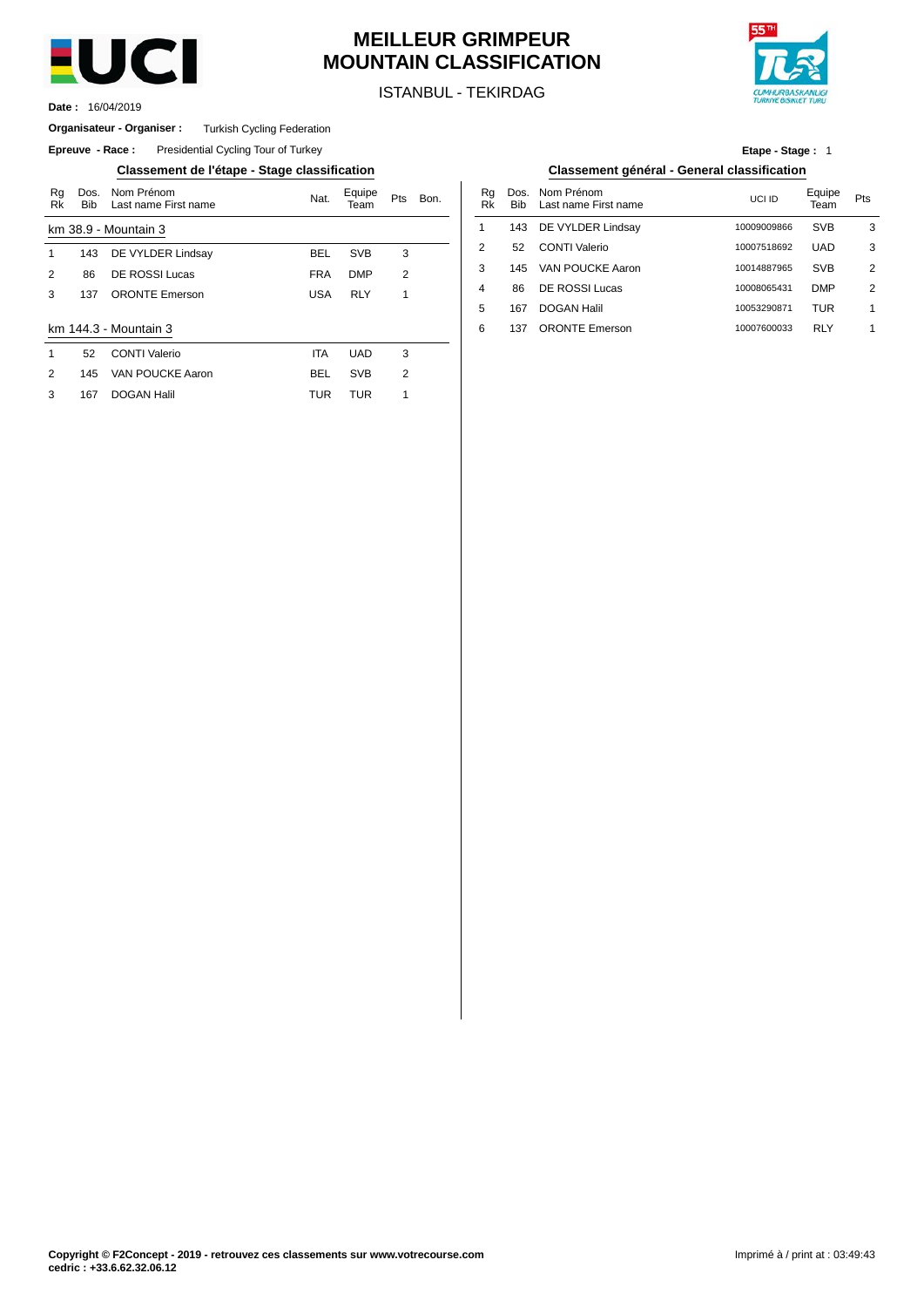

# ISTANBUL - TEKIRDAG **Classement Points Chauds Points Chauds classification**



16/04/2019 **Date :**

#### **Organisateur - Organiser :** Turkish Cycling Federation

**Epreuve - Race:** Presidential Cycling Tour of Turkey

#### **Classement de l'étape - Stage classification Classement général - General classification**

| Rg<br>Rk | <b>Bib</b> | Dos. Nom Prénom<br>Last name First name | Nat. | Equipe<br>Team | Pts | Bon. |
|----------|------------|-----------------------------------------|------|----------------|-----|------|
|          |            | km 116.8 - Beauties of Turkey           |      |                |     |      |
| 1        | 163        | SAMLI Feritcan                          | TUR  | TUR            | 5   | 0    |
| 2        |            | 143 DE VYLDER Lindsay                   | BEL  | <b>SVB</b>     | 3   | 0    |
| 3        | 137        | <b>ORONTE</b> Emerson                   | USA  | RI Y           |     | 0    |

# **Etape - Stage :** 1

| Bon.        | Ra<br>Rk | <b>Bib</b> | Dos. Nom Prénom<br>Last name First name | N° licence UCI<br><b>UCI Code</b> | Equipe<br>Team | Pts |
|-------------|----------|------------|-----------------------------------------|-----------------------------------|----------------|-----|
|             |          |            | 163 SAMLI Feritcan                      |                                   | TUR            | 5   |
| $\mathbf 0$ |          |            | 143 DE VYLDER Lindsay                   |                                   | <b>SVB</b>     |     |
| 0           | 3        |            | 137 ORONTE Emerson                      |                                   | RI Y           |     |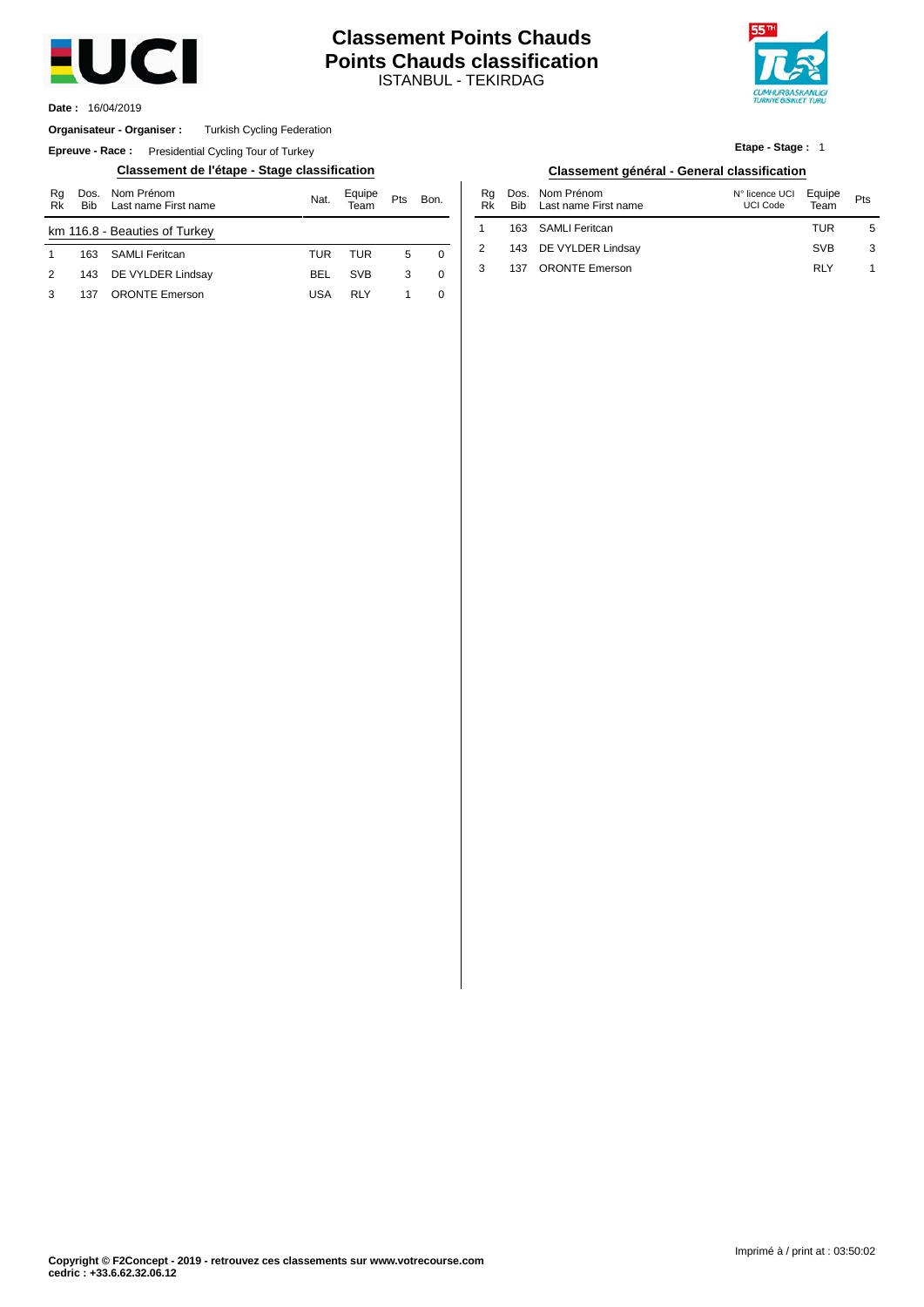

# **CLASSEMENT PAR EQUIPE - TEAM CLASSIFICATION**

ISTANBUL - TEKIRDAG



**Date :** 16/04/2019

 $\overline{a}$ 

**Organisateur - Organiser :** Turkish Cycling Federation

**Epreuve - Race :** Presidential Cycling Tour of Turkey

**Classement de l'étape - Stage classification Classement général - Général classification**

| Rg<br>Rk | Equipe<br>Team                                     | Temps<br>Time | Ecart<br>Gap |
|----------|----------------------------------------------------|---------------|--------------|
| 1        | Caja Rural - Seguros Rga<br>$72 - 75 - 77$         | 10h37'42"     |              |
| 2        | Uae Team Emirates<br>$51 - 56 - 55$                | 10h37'42"     |              |
| 3        | Manzana Postobon Team<br>102 - 101 - 103           | 10h37'42"     |              |
| 4        | Deceuninck - Quick - Step<br>$34 - 33 - 32$        | 10h37'42"     |              |
| 5        | Nippo - Vini Fantini - Faizane`<br>122 - 127 - 125 | 10h37'42"     |              |
| 6        | Sport Vlaanderen - Baloise<br>146 - 145 - 143      | 10h37'42"     |              |
| 7        | Bora - Hansgrohe<br>$12 - 17 - 13$                 | 10h37'42"     |              |
| 8        | Burgos - Bh<br>$67 - 65 - 62$                      | 10h37'42"     |              |
| 9        | Astana Pro Team<br>$2 - 5 - 3$                     | 10h37'42"     |              |
| 10       | Delko Marseille Provence<br>$83 - 85 - 87$         | 10h37'42"     |              |
| 11       | <b>Team Dimension Data</b><br>$44 - 41 - 45$       | 10h37'42"     |              |
| 12       | W52 / Fc Porto<br>157 - 156 - 155                  | 10h37'42"     |              |
| 13       | Euskadi Basque Country - Murias<br>$95 - 93 - 91$  | 10h37'42"     |              |
| 14       | Neri Sottoli Selle Italia Ktm<br>114 - 116 - 115   | 10h37'42"     |              |
| 15       | <b>Turkish National Team</b><br>161 - 162 - 167    | 10h37'42"     |              |
| 16       | <b>Rally Uhc Cycling</b><br>135 - 132 - 134        | 10h37'42"     |              |
| 17       | Lotto Soudal<br>$21 - 25 - 24$                     | 10h37'42"     |              |

**Etape - Stage :** 1

| Classement general - General classification |                                 |               |              |  |  |  |
|---------------------------------------------|---------------------------------|---------------|--------------|--|--|--|
| Rg<br><b>Rk</b>                             | Equipe<br>Team                  | Temps<br>Time | Ecart<br>Gap |  |  |  |
| 1                                           | Caja Rural - Seguros Rga        | 10h37'42"     |              |  |  |  |
| 2                                           | Uae Team Emirates               | 10h37'42"     |              |  |  |  |
| 3                                           | Manzana Postobon Team           | 10h37'42"     |              |  |  |  |
| 4                                           | Deceuninck - Quick - Step       | 10h37'42"     |              |  |  |  |
| 5                                           | Nippo - Vini Fantini - Faizane` | 10h37'42"     |              |  |  |  |
| 6                                           | Sport Vlaanderen - Baloise      | 10h37'42"     |              |  |  |  |
| 7                                           | Bora - Hansgrohe                | 10h37'42"     |              |  |  |  |
| 8                                           | Burgos - Bh                     | 10h37'42"     |              |  |  |  |
| 9                                           | Astana Pro Team                 | 10h37'42"     |              |  |  |  |
| 10                                          | Delko Marseille Provence        | 10h37'42"     |              |  |  |  |
| 11                                          | <b>Team Dimension Data</b>      | 10h37'42"     |              |  |  |  |
| 12 <sup>2</sup>                             | W52 / Fc Porto                  | 10h37'42"     |              |  |  |  |
| 13                                          | Euskadi Basque Country - Murias | 10h37'42"     |              |  |  |  |
| 14                                          | Neri Sottoli Selle Italia Ktm   | 10h37'42"     |              |  |  |  |
| 15                                          | <b>Turkish National Team</b>    | 10h37'42"     |              |  |  |  |
| 16                                          | Rally Uhc Cycling               | 10h37'42"     |              |  |  |  |
| 17                                          | Lotto Soudal                    | 10h37'42"     |              |  |  |  |
|                                             |                                 |               |              |  |  |  |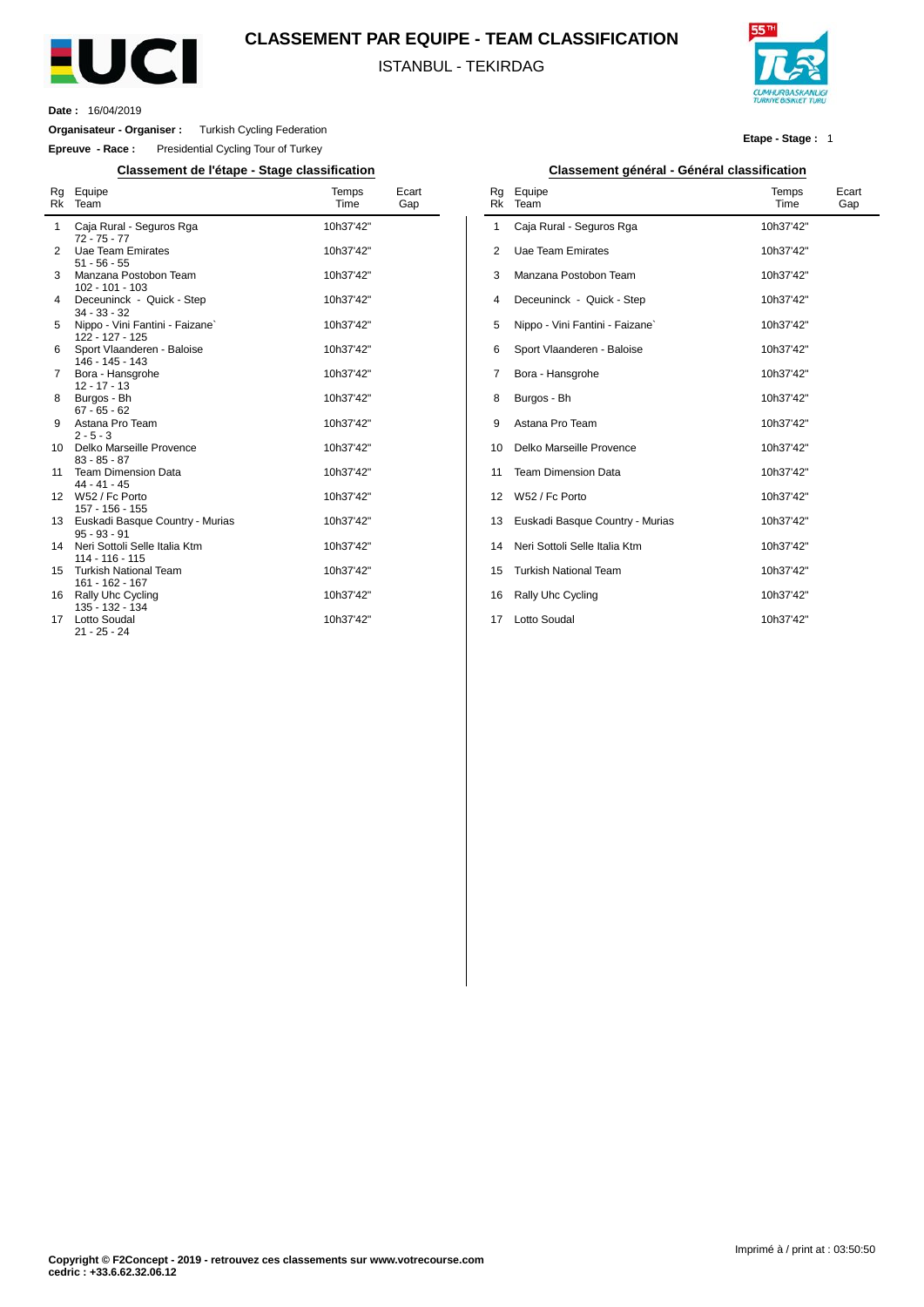# TEKIRDAG-ECEABAT **ORDRE DES VOITURES POUR L'ETAPE N° 2 CONVOY ORDER FOR STAGE 2**

17/04/2019 **Date :**

Turkish Cycling Federation **Organisateur - Organiseur :**

Presidential Cycling Tour of Turkey **Epreuve - Race :**

| Rang<br>Rank   | Equipe<br>Team                  |  |  |  |
|----------------|---------------------------------|--|--|--|
| 1              | Bora - Hansgrohe                |  |  |  |
| $\overline{2}$ | Deceuninck - Quick - Step       |  |  |  |
| 3              | Lotto Soudal                    |  |  |  |
| 4              | Neri Sottoli Selle Italia Ktm   |  |  |  |
| 5              | Burgos - Bh                     |  |  |  |
| 6              | Sport Vlaanderen - Baloise      |  |  |  |
| 7              | Delko Marseille Provence        |  |  |  |
| 8              | Uae Team Emirates               |  |  |  |
| 9              | Nippo - Vini Fantini - Faizane` |  |  |  |
| 10             | Astana Pro Team                 |  |  |  |
| 11             | Caja Rural - Seguros Rga        |  |  |  |
| 12             | Manzana Postobon Team           |  |  |  |
| 13             | Euskadi Basque Country - Murias |  |  |  |
| 14             | <b>Turkish National Team</b>    |  |  |  |
| 15             | <b>Team Dimension Data</b>      |  |  |  |
| 16             | Rally Uhc Cycling               |  |  |  |
| 17             | W52 / Fc Porto                  |  |  |  |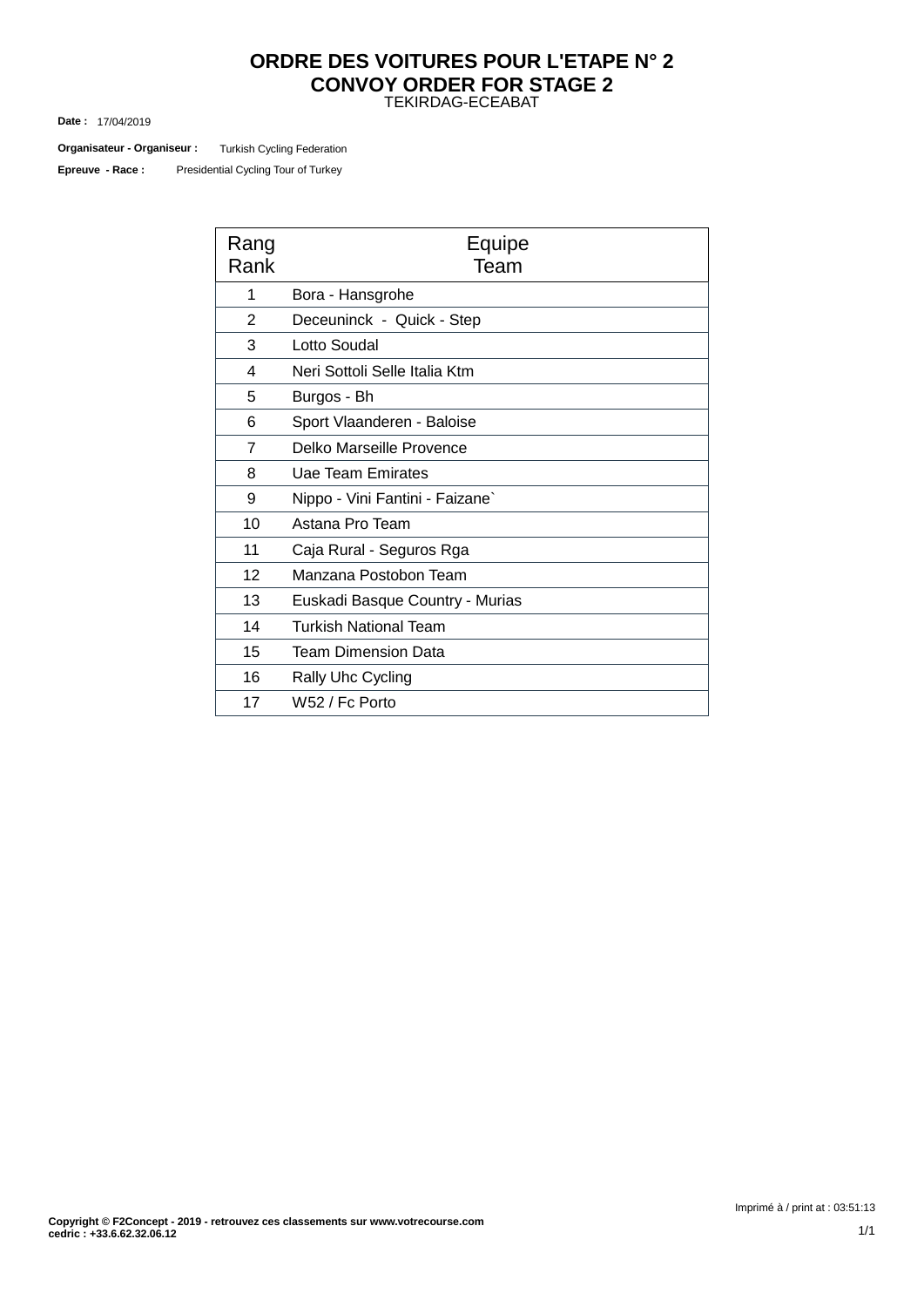## **Etape -** Stage : 2 **Turkish Cycling Federation**

| Astana Pro Team                    | FOMINYKH Daniil<br>62eme à 10"(60)                                    | $\overline{2}$<br><b>GIDICH Yevgeniy</b><br>15eme à 10"(12)           | 3<br>NATAROV Yuriy<br>54eme à 10"(52)                                        | ZAKHAROV Artyom<br>55eme à 10"(53)                             | 5<br><b>KUDUS Merhawi</b><br>33eme à 10"(30)                    | 6<br><b>BIZHIGITOV</b><br>Zhandos<br>80eme à 10"(78)                         | 7<br><b>GRUZDEV Dmitriy</b><br>96eme à 10"(95)                      |  |
|------------------------------------|-----------------------------------------------------------------------|-----------------------------------------------------------------------|------------------------------------------------------------------------------|----------------------------------------------------------------|-----------------------------------------------------------------|------------------------------------------------------------------------------|---------------------------------------------------------------------|--|
| Bora - Hansgrohe                   | 11<br><b>BASKA Erik</b><br>114eme à 48"(114)                          | 12<br><b>BENNETT Sam</b><br>1er en 03h32'24"(1)                       | 13<br>GROSSSCHARTNE<br>R Felix<br>37eme à 10"(35)                            | 14<br><b>PFINGSTEN</b><br>Christoph<br>56eme à 10"(54)         | 15<br>PÖSTLBERGER<br>Lukas<br>92eme à 10"(91)                   | 16<br>SCHWARZMANN<br>Michael<br>71eme à 10"(69)                              | 17<br>ARCHBOLD Shane<br>34eme à 10"(31)                             |  |
| Lotto Soudal                       | 21<br><b>EWAN Caleb</b><br>3eme à 06"(3)                              | 22                                                                    | 23<br><b>IVERSEN Rasmus</b><br><b>Byriel</b><br>110eme à 10"(110)            | 24<br><b>KLUGE Roger</b><br>98eme à 10"(97)                    | 25<br><b>VANHOUCKE Harm</b><br>90eme à 10"(89)                  | 26<br><b>WOUTERS Enzo</b><br>111eme à 25"(111)                               | 27<br>DE BUYST Jasper<br>116eme à<br>02'51"(116)                    |  |
| Deceuninck - Quick - Step          | 31<br><b>CAPECCHI Eros</b><br>85eme à 10"(83)                         | 32<br><b>EVENEPOEL Remco</b><br>46eme à 10"(44)                       | 33<br><b>HODEG CHAGUI</b><br>Alvaro Jose<br>13eme à 10"(10)                  | 34<br>JAKOBSEN Fabio<br>2eme à 04"(2)                          | 35<br><b>MARTINELLI Davide</b><br>50eme à 10"(48)               | 36<br>MØRKØV Michael<br>48eme à 10"(46)                                      | 37<br><b>RICHEZE</b><br>Maximiliano Ariel<br>53eme à 10"(51)        |  |
| Team Dimension Data                | 41<br><b>GIBBONS Ryan</b><br>38eme à 10"(36)                          | 42<br><b>DAVIES Scott</b><br>74eme à 10"(72)                          | 43<br>DE BOD Stefan<br>45eme à 10"(43)                                       | 44<br><b>CAVENDISH Mark</b><br>25eme à 10"(22)                 | 45<br><b>RENSHAW Mark</b><br>44eme à 10"(42)                    | 46<br>O'CONNOR Ben<br>52eme à 10"(50)                                        | 47<br><b>VENTER Jaco</b><br>115eme à<br>01'26" (115)                |  |
| Uae Team Emirates                  | 51<br><b>CONSONNI Simone</b><br>8eme à 10"(5)                         | 52<br><b>CONTI Valerio</b><br>51eme à 10"(49)                         | 53<br><b>MUÑOZ</b><br><b>LANCHEROS</b><br>Cristian Camilo<br>84eme à 10"(82) | 54                                                             | 55<br>POLANC Jan<br>36eme à 10"(34)                             | 56<br><b>MOLANO</b><br><b>BENAVIDES Juan</b><br>Sebastian<br>14eme à 10"(11) | 57<br><b>RIABUSHENKO</b><br>Aleksandr<br>47eme à 10"(45)            |  |
| Burgos - Bh                        | 61<br><b>ANGELLOTTI Victor</b><br>83eme à 10"(81)                     | 62<br><b>GIBSON Matthew</b><br>35eme à 10"(33)                        | 63<br>CABEDO CARDA<br>Oscar<br>102eme à 10"(101)                             | 64<br><b>MATOS Nuno</b><br>58eme à 10"(56)                     | 65<br>LOPEZ PARADA<br>Daniel<br>29eme à 10"(26)                 | 66<br>ROBREDO CRESPO<br>Alvaro<br>5eme à 08"(104)                            | 67<br>SUREDA MOREY<br>Jaume<br>22eme à 10"(19)                      |  |
| Caja Rural - Seguros Rga           | 71<br><b>CAÑELLAS</b><br>SANCHEZ Xavier<br>32eme à 10"(29)            | 72<br>MALUCELLI Matteo<br>16eme à 10"(13)                             | 73<br><b>SERRANO</b><br><b>RODRIGUEZ</b><br>Gonzalo<br>81eme à 10"(79)       | 74<br><b>MORA VEDRI</b><br>Sebastian<br>97eme à 10"(96)        | 75<br>ABERASTURI IZAGAMOREIRA GUARINO<br>Jon<br>18eme à 10"(15) | 76<br>Mauricio<br>87eme à 10"(85)                                            | 77<br><b>SOTO MARTINEZ</b><br>Nelson<br>21eme à 10"(18)             |  |
| Delko Marseille Provence           | 81<br>FERNANDEZ CRUZ<br>Delio<br>65eme à 10"(63)                      | 82<br>FINETTO Mauro<br>66eme à 10"(64)                                | 83<br><b>GROŠU</b><br>Eduard-Michael<br>7eme à 10"(4)                        | 84<br><b>MORENO BAZAN</b><br>Javier<br>70eme à 10"(68)         | 85<br><b>NAVARDAUSKAS</b><br>Ramunas<br>39eme à 10"(37)         | 86<br>DE ROSSI Lucas<br>68eme à 10"(66)                                      | 87<br>ROCHAS Rémy<br>61eme à 10"(59)                                |  |
| Euskadi Basque Country -<br>Murias | 91<br><b>SANZ UNZUE</b><br>Enrique<br>69eme à 10"(67)                 | 92<br><b>BARRENETXEA</b><br><b>URIARTE Ander</b><br>105eme à 10"(105) | 93<br><b>BARTHE Cyril</b><br>23eme à 10"(20)                                 | 94<br><b>RIZAR LASKURAIN</b><br>Julen<br>72eme à 10"(70)       | 95<br><b>VIEJO REDONDO</b><br>Jose Daniel<br>20eme à 10"(17)    | 96<br><b>INTXAUSTI</b><br>ELORRIAGA Beñat<br>108eme à 10"(108)               | 97<br><b>BERRADE</b><br><b>FERNANDEZ Urko</b><br>75eme à 10"(73)    |  |
| Manzana Postobon Team              | 101<br><b>GOMEZ PEÑALOZA</b><br><b>Bryan Steve</b><br>19eme à 10"(16) | 102<br>PARRA ARIAS<br>Jordan Arley<br>17eme à 10"(14)                 | 103<br>CHIA BERMUDEZ<br>Luis Carlos<br>26eme à 10"(23)                       | 104<br><b>RESTREPO</b><br>VALENCIA Jhonatan<br>99eme à 10"(98) | 105<br>OCHOA CAMARGO<br>Diego Antonio<br>91eme à 10"(90)        | 106<br>SIERRA SANCHEZ<br>Yecid Arturo<br>77eme à 10"(75)                     | 107<br><b>MENDOZA</b><br>CARDONA Omar<br>Alberto<br>79eme à 10"(77) |  |
| Neri Sottoli Selle Italia Ktm      | 111<br><b>BERTAZZO Liam</b><br>94eme à 10"(93)                        | 112<br><b>FORTUNATO</b><br>Lorenzo<br>4eme à 07"(88)                  | 113<br><b>BEVILACQUA</b><br>Simone<br>93eme à 10"(92)                        | 114<br><b>PACIONI Luca</b><br>9eme à 10"(6)                    | 115<br>MARENGO Umberto<br>67eme à 10"(65)                       | 116<br><b>SCHONBERGER</b><br>Sebastian<br>43eme à 10"(41)                    | 117<br>VAN EMPEL Etienne<br>82eme à 10"(80)                         |  |
| Nippo - Vini Fantini - Faizane`    | 121<br>OBATO DEL VALLE<br>Juan Jose<br>113eme à 31"(113)              | 122<br>CIMA Imerio<br>10eme à 10"(7)                                  | 123<br><b>ITO Masakazu</b><br>101eme à 10"(100)                              | 124<br>YOSHIDA Hayato<br>103eme à 10"(102)                     | 125<br><b>NAKANE Hideto</b><br>42eme à 10"(40)                  | 126<br>NISHIMURA Hiroki<br>104eme à 10"(103)                                 | 127<br>LONARDI Giovanni<br>12eme à 10"(9)                           |  |
| Rally Uhc Cycling                  | 131<br><b>BRITTON Robert</b><br>86eme à 10"(84)                       | 132<br><b>COTE Pier Andre</b><br>40eme à 10"(38)                      | 133<br><b>HUFFMAN Evan</b><br>117eme à<br>03'29"(117)                        | 134<br><b>MAGNER Tyler</b><br>63eme à 10"(61)                  | 135<br>MURPHY John<br>27eme à 10"(24)                           | 136<br><b>MURPHY Kyle</b><br>95eme à 10"(94)                                 | 137<br><b>ORONTE Emerson</b><br>109eme à 10"(109)                   |  |
| Sport Vlaanderen - Baloise         | 141<br>DE KETELE Kenny<br>88eme à 10"(86)                             | 142<br>DE PAUW Moreno<br>76eme à 10"(74)                              | 143<br><b>DE VYLDER Lindsav</b><br>6eme à 09"(32)                            | 144<br><b>GHYS Robbe</b><br>89eme à 10"(87)                    | 145<br>VAN POUCKE Aaron<br>28eme à 10"(25)                      | 146<br>NOPPE Christophe<br>11eme à 10"(8)                                    | 147<br><b>WILLEMS Thimo</b><br>64eme à 10"(62)                      |  |
| W52 / Fc Porto                     | 151<br><b>CESAR VELOSO</b><br>Gustavo<br>73eme à 10"(71)              | 152<br><b>ALARCON GARCIA</b><br>Raul<br>59eme à 10"(57)               | 153<br><b>REIS Rafael</b><br>57eme à 10"(55)                                 | 154<br>FERREIRA José<br>107eme à 10"(107)                      | 155<br><b>MESTRE Ricardo</b><br>49eme à 10"(47)                 | 156<br>PINTO Edgar<br>31eme à 10"(28)                                        | 157<br>CALDEIRA Samuel<br>30eme à 10"(27)                           |  |
| <b>Turkish National Team</b>       | 161<br><b>ORKEN Ahmet</b><br>24eme à 10"(21)                          | 162<br><b>BALKAN Onur</b><br>41eme à 10"(39)                          | 163<br><b>SAMLI Feritcan</b><br>112eme à 29"(112)                            | 164<br><b>AKDILEK Ahmet</b><br>100eme à 10"(99)                | 165<br><b>ATALAY Muhammed</b><br>106eme à 10"(106)              | 166<br><b>SAYAR Mustafa</b><br>78eme à 10"(76)                               | 167<br><b>DOGAN Halil</b><br>60eme à 10"(58)                        |  |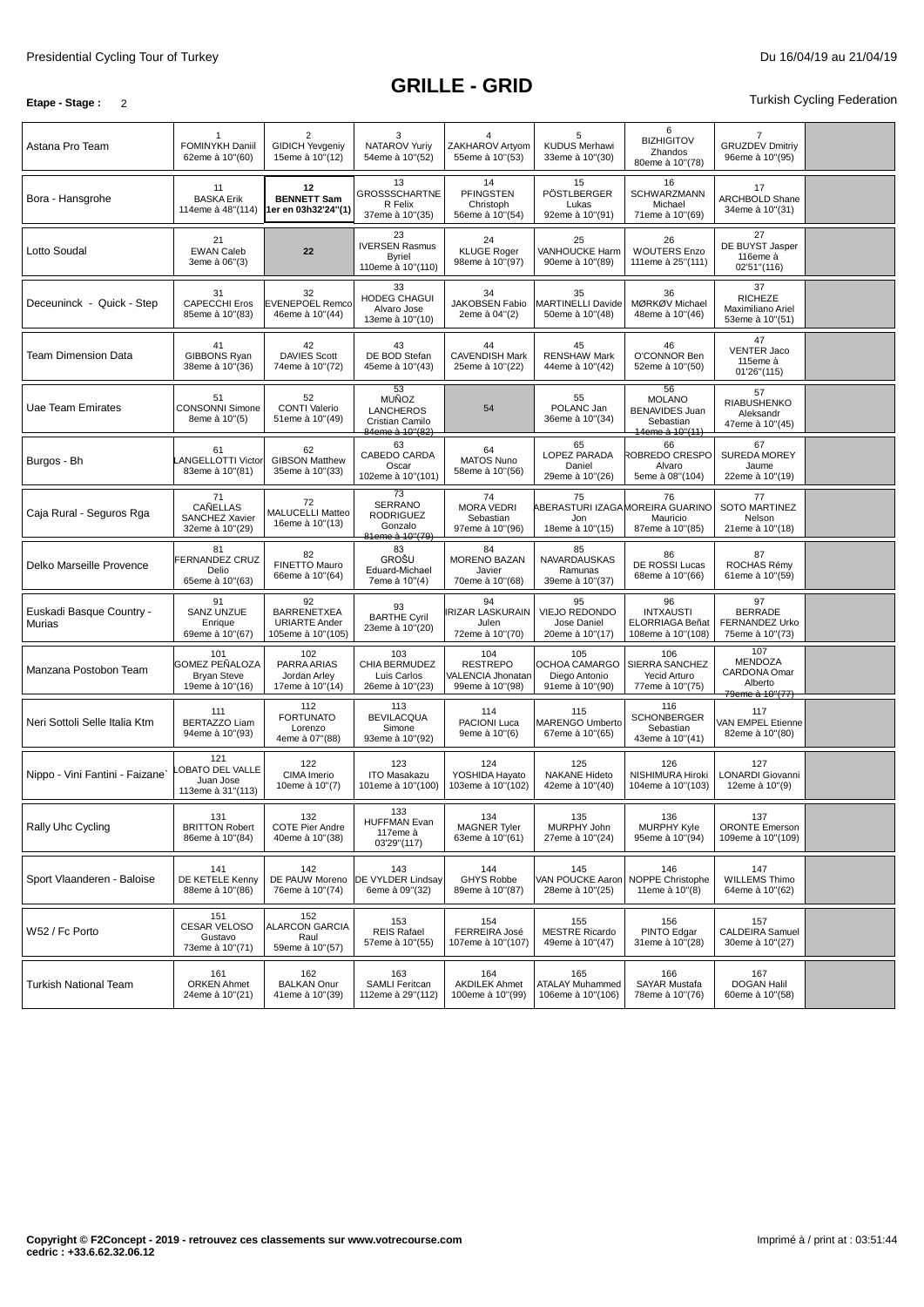### **PORTEURS DE MAILLOTS POUR L'ETAPE N°2 JERSEY WEARERS FOR STAGE 2**

Presidential Cycling Tour of Turkey Turkish Cycling Federation **Date :** 16/04/2019 **Organisateur - Organiser : Epreuve - Race :**

# **Classement général au temps / General classification**

BENNETT Sam - Bora - Hansgrohe (12)

# **Classement général par points / Points classification**

Leader : BENNETT Sam - Bora - Hansgrohe (12) Porteur / Wearer : JAKOBSEN Fabio - Deceuninck - Quick - Step (34)

# **Classement général des GPM / Mountain classification**

Leader : DE VYLDER Lindsay - Sport Vlaanderen - Baloise (143) Porteur / Wearer : DE VYLDER Lindsay - Sport Vlaanderen - Baloise (143)

## **Classement général des Points Chauds**

Leader : SAMLI Feritcan - Turkish National Team (163) Porteur / Wearer : SAMLI Feritcan - Turkish National Team (163)

# **Classement général par équipe / Team classification**

Caja Rural Seguros RGA